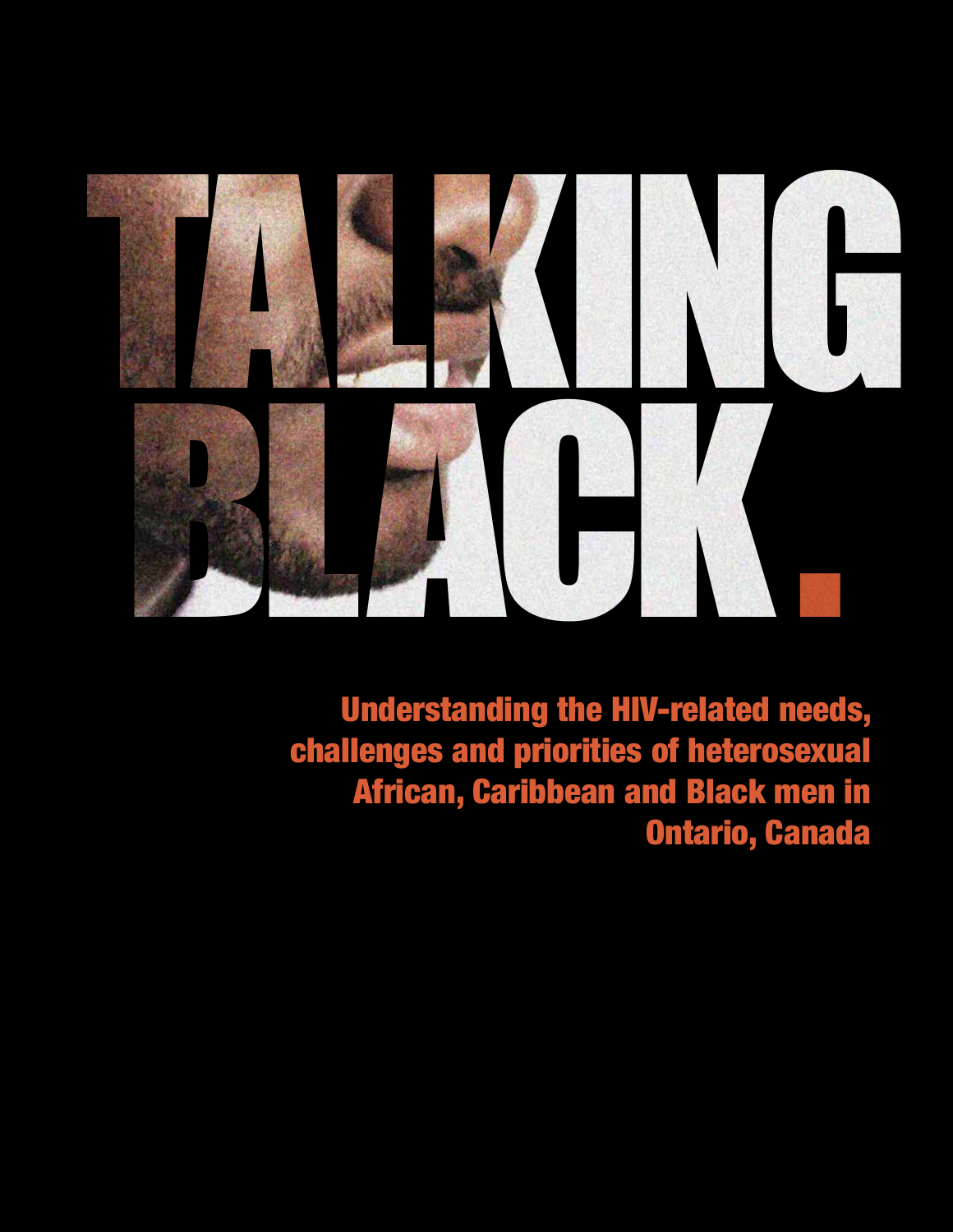#### **Talking Black: Understanding the HIV-related needs, challenges and priorities of heterosexual African, Caribbean and Black men in Ontario, Canada**

Winston Husbands,1,2 Wesley Oakes,<sup>3</sup> Fanta Ongoiba,<sup>4,5</sup> Valérie Pierre-Pierre,<sup>2,5</sup> Patrick Soje,<sup>4</sup> Frank McGee,<sup>2,5,6</sup> and Tola Mbulaheni<sup>5</sup>

<sup>1</sup>AIDS Committee of Toronto, <sup>2</sup>CIHR Social Research Centre in HIV Prevention, University of Toronto, 3 York University, 4 Africans in Partnership Against AIDS, 5 African and Caribbean Council on HIV/AIDS in Ontario, 6 AIDS Bureau, Ministry of Health and Long-Term Care

Special thanks to:

iSpeak participants, the Community Advisory Committee, the Regional HIV/AID Connection, Public Health Agency of Canada, the Ontario HIV Treatment Network, Helena Shimeles, Mercy Nleya, Alexander Asamoah, Thomas Mbugua, Henry Luyombya, Caroline Godbout, Robin Montgomery, Edna Aryee, Ty Smith, Hasebenebi Hasebenebi, Simon Komon, AIDS Committee of Ottawa

> iSpeak was funded by grants from the: Canadian Institutes of Health Research (Catalyst Grant – CDE109807) CIHR Social Research Centre in HIV Prevention

Winston Husbands was supported by a Community Scholar Award from the Ontario HIV Treatment Network.

The funders are not responsible for the content of this report.

© Africans in Partnership Against AIDS and the AIDS Committee of Toronto, 2013

ISBN 978-0-921918-52-3

Africans in Partnership Against AIDS (APAA) www.apaa.ca E: info@apaa.ca T: 416-924-5256

AIDS Committee of Toronto (ACT) www.actoronto.org E: ask@actoronto.org T: 416-340-2437







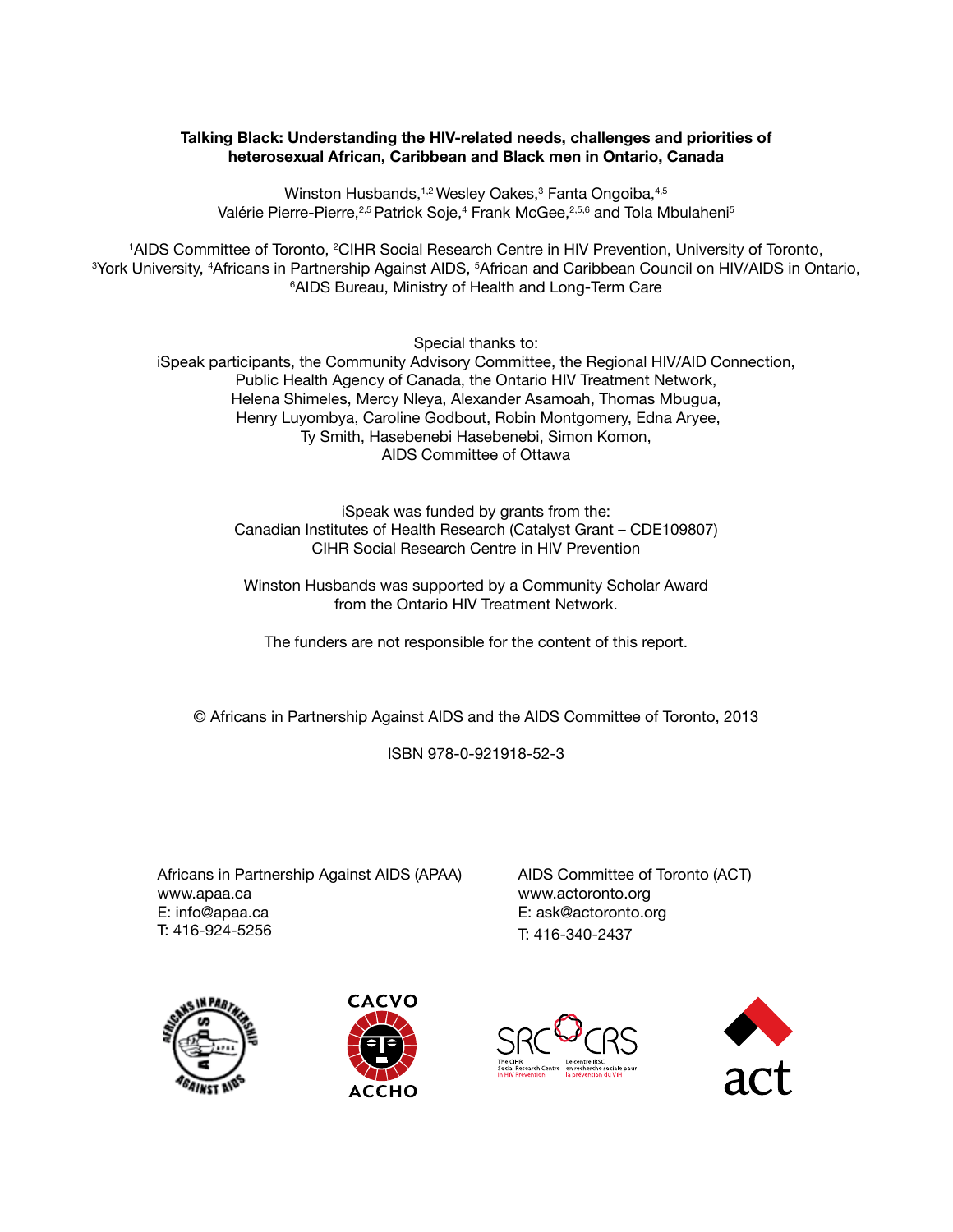TALKING BLACK

Understanding the HIV-related needs, challenges and priorities of heterosexual African, Caribbean and Black men in Ontario, Canada

## **CONTENTS**

|    | $\mathbf{1}$    |
|----|-----------------|
| 1. | $\overline{2}$  |
| 2. | $\overline{2}$  |
| 3. | 3               |
| 4. | 5               |
| 5. | $6\phantom{1}6$ |
| 6. | 14              |
| 7. | 18              |
| 8. | 19              |
|    | 22              |
|    |                 |

### **Tables**

|--|--|--|--|--|--|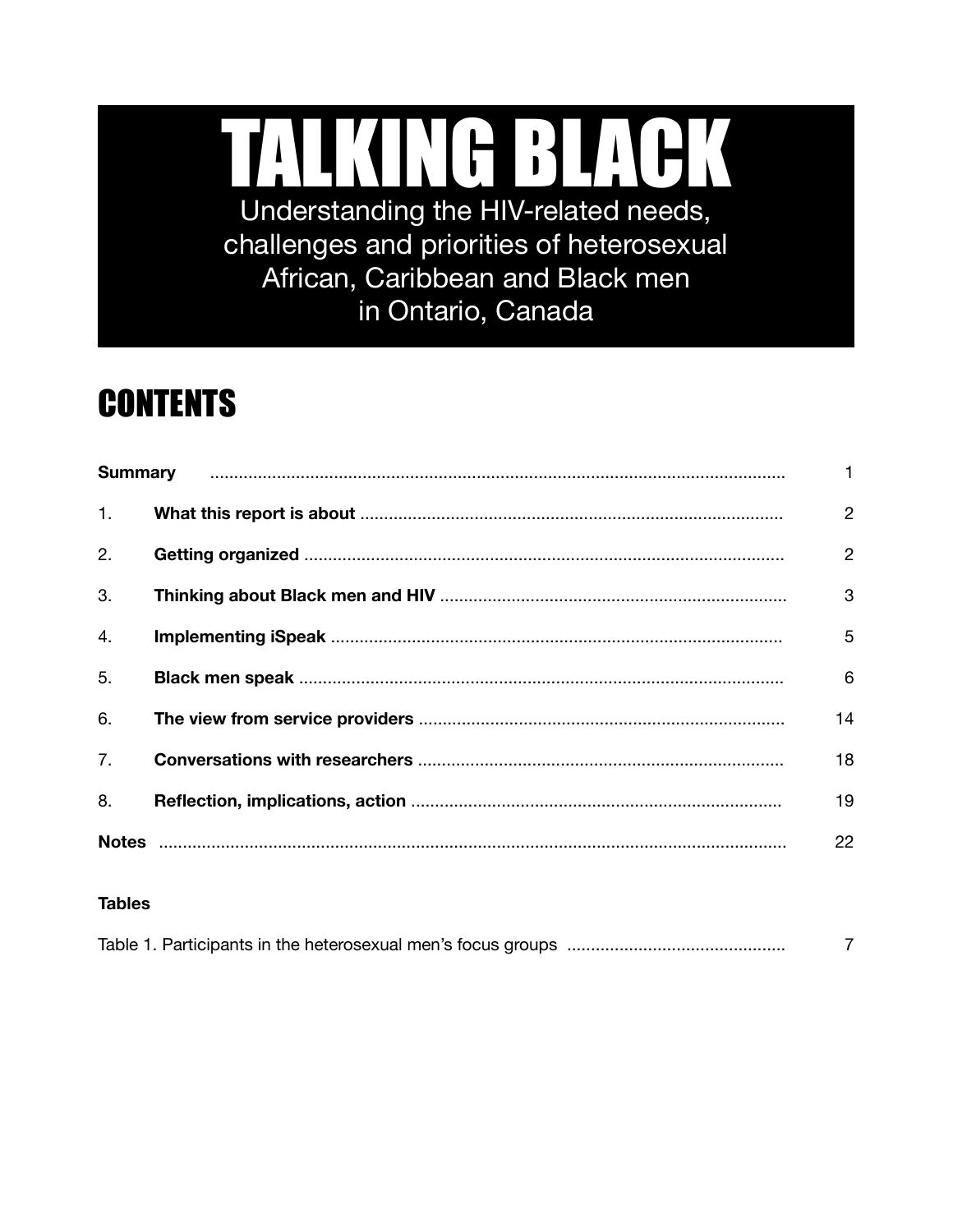## **SUMMARY**

This report presents results from iSpeak, which was a research study implemented in 2011 to understand the HIV-related needs, challenges and priorities of heterosexual Black men (i.e., African, Caribbean and Black) in Ontario. The study was developed and implemented by a team of individuals and organizations affiliated with the African and Caribbean Council on HIV/AIDS in Ontario (ACCHO). The team conducted two focus groups with HIV-positive and HIV-negative heterosexual Black men in Toronto and London, a focus group with service providers who deliver HIV-related services to Black communities throughout Ontario, and interviews with four Toronto-based researchers interested in health among Black communities.

In the focus groups, heterosexual Black men understood their 'heterosexual' identity in a very traditional way, while acknowledging the complexity of sexual identities. They understood health holistically, including the importance of emotional wellbeing and the surrounding environment. They acknowledged the many health and HIV services that may be available, but stressed that services were insufficiently available or accessible to heterosexual Black men. Though participants were disposed to discussing health issues with wives and girlfriends, they admitted being reluctant to engage people who are not healthcare providers. HIV-positive participants also spoke approvingly of constituting themselves as an informal support group.

Service providers were concerned that AIDS service organizations were somewhat disconnected from heterosexual Black men, even though Black men also appeared reluctant to access services. Service providers understood that Black men wanted to be involved in community responses to HIV, even at a leadership level. Service providers suggested that Black men were challenged establishing a livelihood, which was not conducive to prioritizing HIV.

Researchers noted a serious lack of research and paucity of researchers focussing on Black men's health and wellbeing, even though Black communities are sometimes conflicted about researchers. They agreed that concerted efforts are needed to build the relevant knowledge base, and recommended more attention to structural approaches and issues (oppression, poverty, etc.) rather than the current preoccupation with individual behaviour. One researcher also stressed that researchers need to disseminate information and knowledge in a form that people can understand and support.

The research team identified a number of possible 'next steps'. Research is needed to understand the issue of service access/inaccessibility among heterosexual Black men. AIDS service organizations may also develop and monitor initiatives to engage Black men at various levels in community responses to HIV. HIV prevention efforts may be strengthened by research to understand HIV transmission in Canada versus prior infection in Africa or the Caribbean, and the main drivers of HIV transmission among those infected in Canada. These efforts may be complemented by the development of a resource to apprise new immigrants about all aspects of HIV in Ontario. Research may also examine how the climate of criminal prosecution for non-disclosure of HIV-status in sexual encounters affects Black men. This research may be accompanied by interventions to support informed decision-making related to disclosure.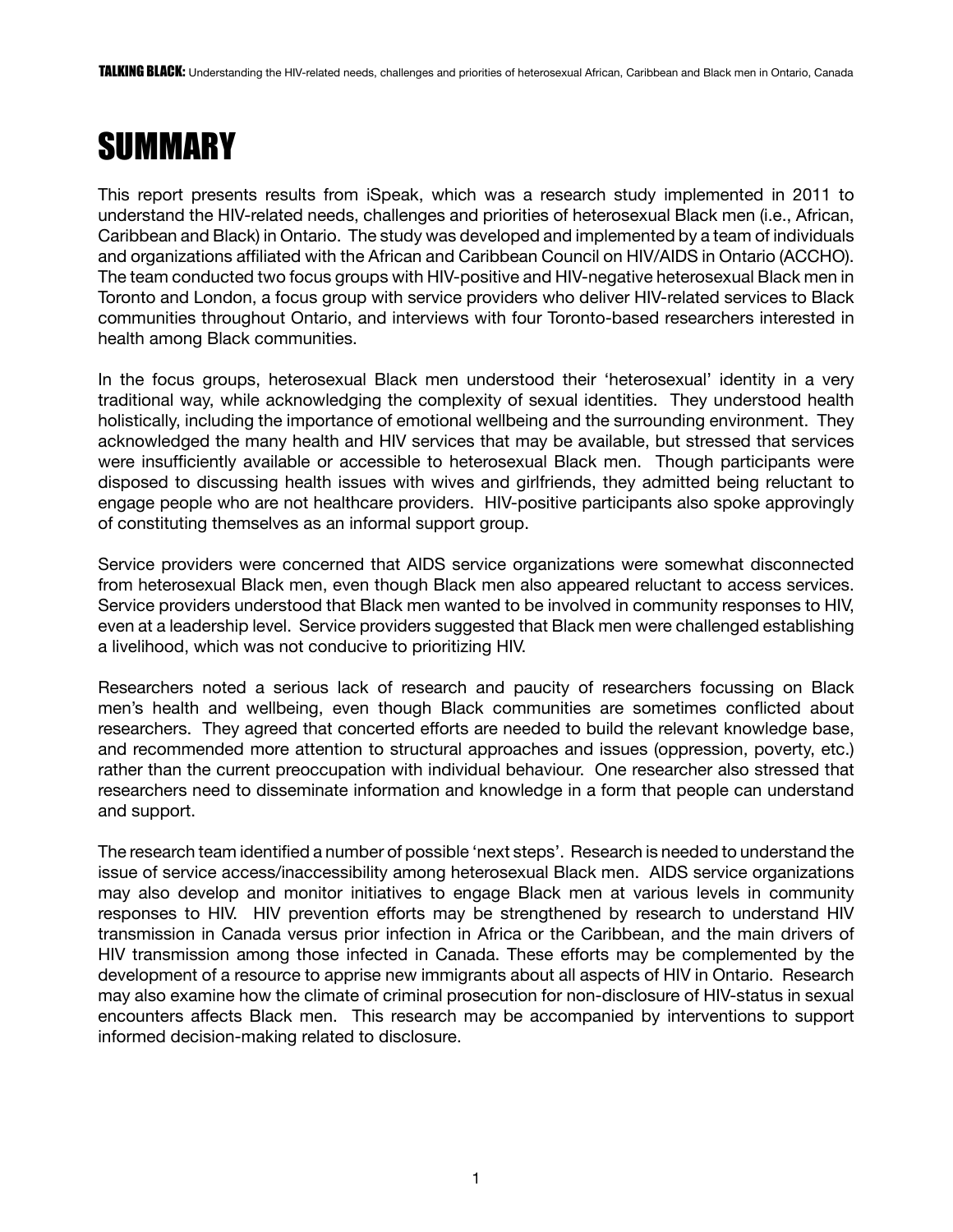## 1. WHAT THIS REPORT IS ABOUT

What are the HIV-related needs, challenges and priorities of heterosexual Black men<sup>1</sup> in Ontario? iSpeak was a research study designed to explore answers to this question. We discuss the results in this report. But we also attempt to do somewhat more. We have taken identities that some people may consider privileged (e.g., being a man, heterosexuality) or self-evident (Black men are "difficult", "reckless" or "wanton") and critically examined our received wisdom.

In 2011, the iSpeak team organized two focus groups with Black men in London (in collaboration with the Regional HIV/AIDS Connection) and Toronto. The focus groups were for African, Caribbean and Black (ACB) men who were HIV-positive or HIV-negative (i.e., never diagnosed with HIV). In addition, the team also held a focus group with service providers from across Ontario who work with ACB communities on HIV prevention and support. We also spoke with a small number of researchers whose research has focussed on the health and wellbeing of ACB communities. The team implemented those activities after obtaining ethics clearance from the HIV/AIDS Research Ethics Board at the University of Toronto.

Our research was exploratory (it was originally funded by a Catalyst Grant from the Canadian Institutes of Health Research, which was later supplemented with financial assistance from the CIHR Social Research Centre in HIV Prevention). We hope that the research will help ACB communities, researchers, service providers and policy makers better understand some of the issues relevant to HIV prevention for Black men, as well as issues relevant to care and support for Black men who are living with HIV. We also hope that the report will generate serious dialogue about community engagement related to Black men, access to programs and services to enhance Black men's health, and further research to address more comprehensively the priorities that emerge from this research.

## 2. GETTING ORGANIZED

## **A worrying trend**

Ontario's Black population accounts for approximately 4% of the total provincial population. However, among the estimated 27,420 people living with HIV in the province in 2009, 18.8% were ACB people infected through heterosexual contact.2 Men comprised a clear majority (60%) of the estimated number of ACB people living with HIV, though in recent years HIV has spread more rapidly among women—from 2004 to 2009, the estimated number of ACB women living with HIV increased by almost 80% (from 1,160 to 2,190 women), while the estimated number of men increased by 40% (from 2,190 to 3,075 men). ACB men are also less likely than women to be diagnosed—in 2009, less than half (46.5%) of the estimated number of HIV-positive ACB men were diagnosed (the lowest proportion among all HIV-positive men), compared to almost two-thirds (64.5%) of ACB women.<sup>3</sup> Late diagnosis may result in poor health; also, HIV-positive people who are undiagnosed may be more likely to spread the virus than those who are diagnosed and receiving treatment.

## **Hope and struggle**

With increasing demands on their agencies by the mid-1990s, ACB service providers began to strategize collectively about an appropriate response to HIV. Based on an epidemiological report that confirmed the disproportionate effect of HIV among ACB communities, the initial group of service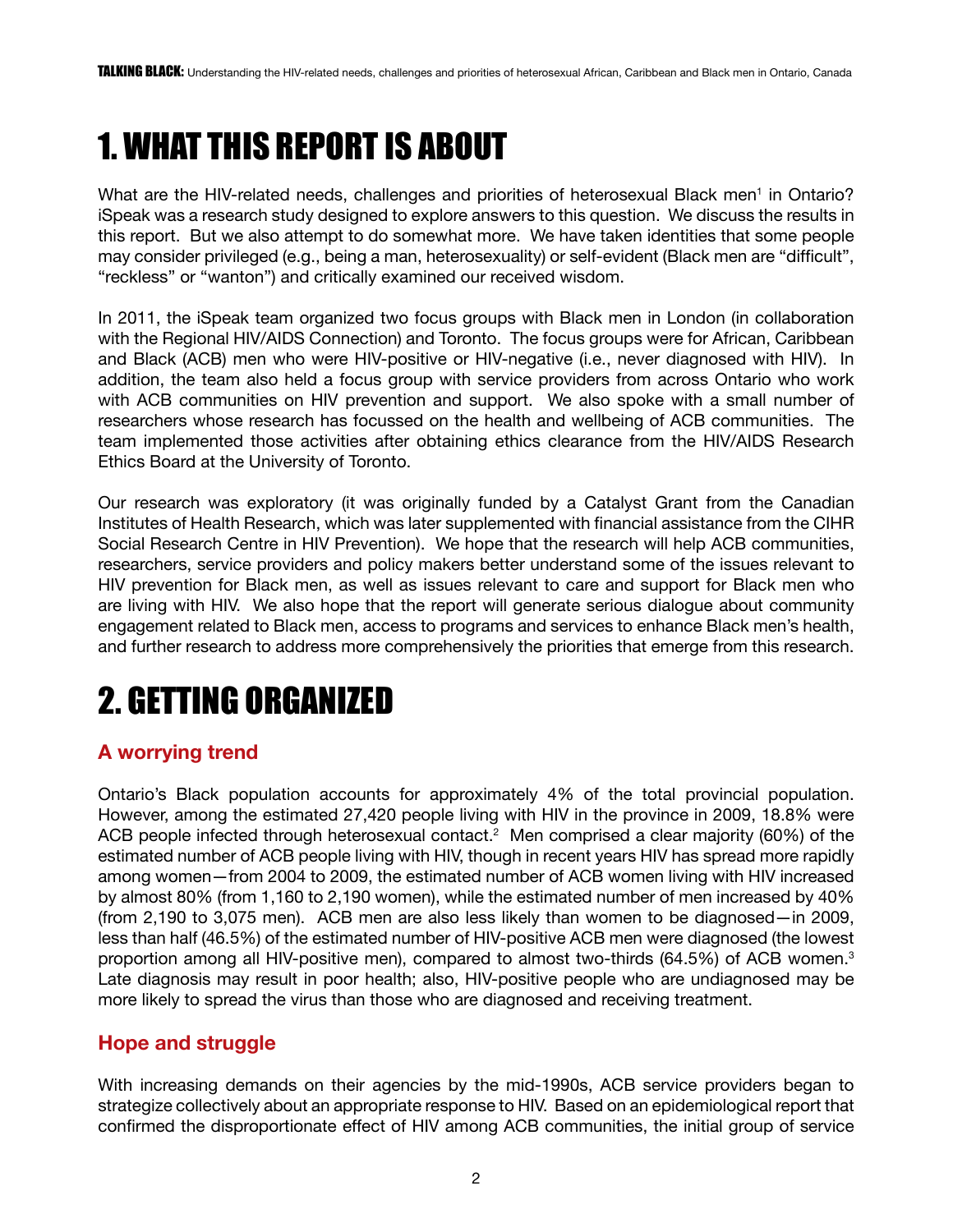providers established the HIV Endemic Task Force (HETF) to develop a strategy on HIV for ACB communities in Ontario. The process to develop the strategy included research and consultation with community stakeholders, policy makers and researchers. On completion of the Strategy in 2003, the expanded HETF emerged in 2005 as the African and Caribbean Council on HIV/AIDS in Ontario (ACCHO) to coordinate implementation, monitoring and renewal of the Strategy.<sup>4</sup> Since 2005 the AIDS Bureau of Ontario's Ministry of Health and Long-Term Care has been supporting the Strategy by funding ACCHO and a network of HIV prevention programs delivered through established AIDS service organizations (ASOs) in Ottawa, Durham Region, Toronto, Peel Region, Guelph, Kitchener, Waterloo, London and Windsor.

However, among ACB communities, the response to HIV from researchers, policy makers and community-based agencies has focussed mainly on gay and bisexual men, and women. From a community-wide perspective, it is important to acknowledge that (a) heterosexual contact is the leading mode of HIV transmission among ACB people in Ontario, (b) men comprise the majority of heterosexually-infected ACB people, and (c) heterosexual transmission of HIV can be halted only if prevention efforts include both men and women. In other words, HIV will continue to be a challenge for ACB communities if heterosexual men are not meaningfully engaged in the response, and if their needs, circumstances and priorities are not understood and addressed. Indeed, one of the lessons from a recent study about HIV and health among women in Ontario (the Ontario Women's Study) was that "heterosexual men need to be more aggressively targeted for HIV prevention."<sup>5</sup> That is, men and women share responsibility for halting the spread of HIV among ACB communities in Ontario.

### **iSpeak – cultivating hope, joining the struggle**

The iSpeak research study, which is the basis of this report, was developed in response to the epidemiological, program and policy framework outlined above. The project was initially implemented in 2011, with the goal of engaging heterosexual Black men, service providers who work with ACB communities, and researchers in a dialogue to inform HIV research, programs and policy among ACB communities. In particular, we wanted to understand the HIV-related needs, challenges and priorities of ACB heterosexual men, which would also help to assess their potential for greater involvement in organized responses to HIV among ACB communities.

The impetus for iSpeak originated with Africans in Partnership Against AIDS (APAA), a small community-based ASO in Toronto. APAA is a founding member of ACCHO, and collaborates with the other ACCHO members and stakeholders to implement and monitor the strategy on HIV for ACB communities in Ontario. In addition to APAA, the iSpeak partners included ACCHO, the AIDS Committee of Toronto (ACT), and the AIDS Bureau of the provincial Ministry of Health and Long-Term Care. The partners also collaborated with the Regional HIV/AIDS Connection (RHAC) in London, Ontario.

## 3. THINKING ABOUT BLACK MEN AND HIV

In the early 1990s, an African immigrant who settled in southwestern Ontario was charged and prosecuted for failing to disclose his HIV status to a series of white female sexual partners.<sup>6</sup> A post-mortem of his body (he died on the eve of his Ontario Superior Court ruling), in addition to evidence from the trial and stories in the media, revealed 'shocking facts' about him that would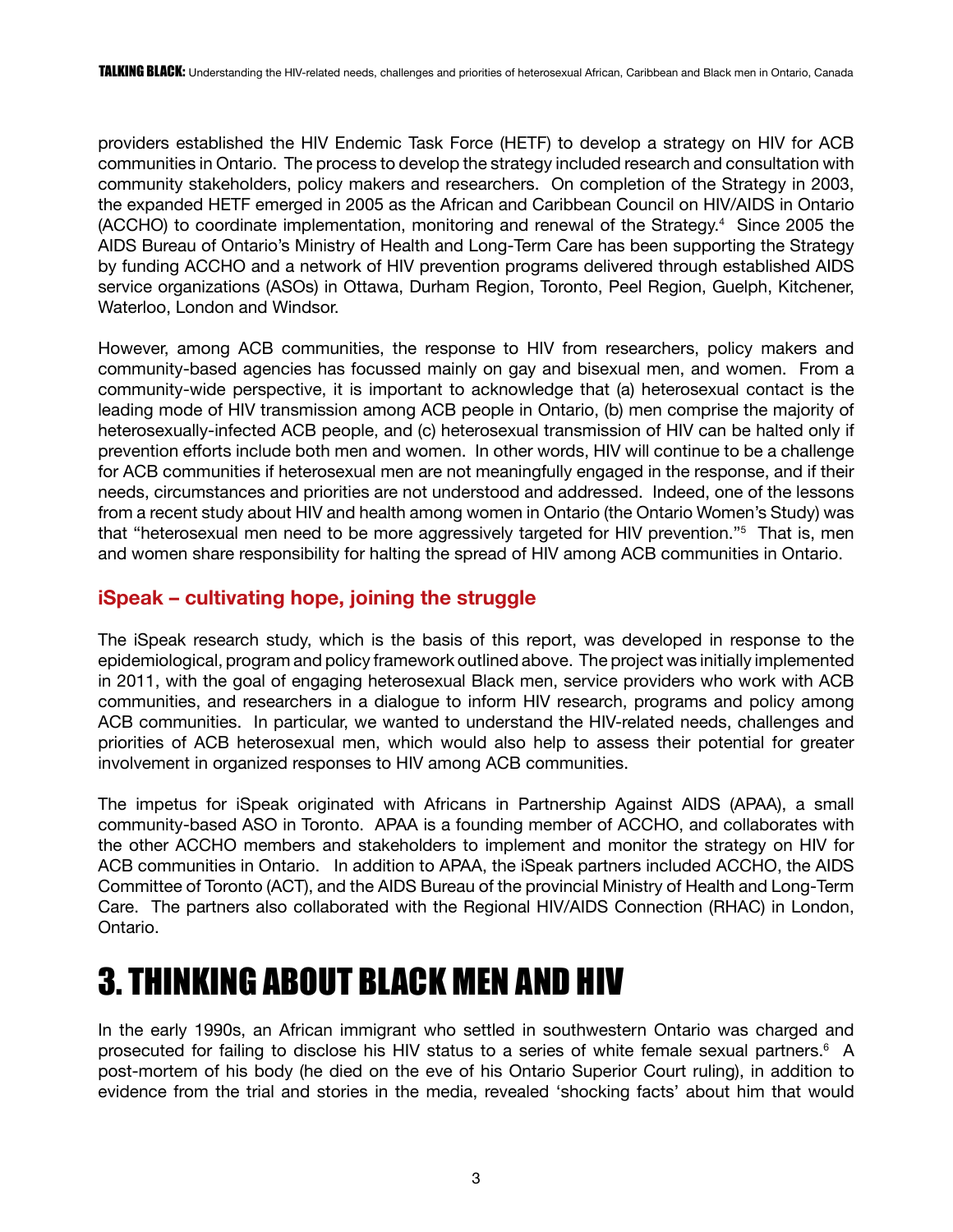later be reported in a popular rendition of his case and may have validated what many people suspected all along.<sup>7</sup> He may have disregarded the wellbeing of his lovers; but, based on racialized codes transmitted from another era, this disregard was rendered potently "African" through a racist construction of his erotic endowment. Since then, other Black men in Canada have been charged and jailed or deported. Black men appear to be over-represented among those charged with the various offences related to non-disclosure. Their cases and the stories of their sexual partners have been sensationally reported in the media.

Of course, men do not infect women with HIV because of their penile length or erectile durability. Nor are Black men perversely endowed in those characteristics. But ideas and images that caricature Black men as "violent", "oversexed", and "reckless" have a long and complex genealogy that permeates contemporary ways of understanding Black men.<sup>8,9</sup>

Our response to HIV among Black communities in Canada requires us to rethink how we understand Black men. In other words, we need to reflect carefully on how we think about Black men, masculinity and gender. This involves being open to reconsidering categories, modes of thought, and practices which we have deeply internalized. In relation to Black men, it means being attuned to the categories buried in Black male iconography which shape commonsense knowledge and discourse about Black men. We are referring to those ideas we have about Black men that rarely get questioned, or that we take for granted because they seem consistent with what we think we "know" (e.g., Black men are incapable of turning down sex or practicing safe-sex, can't/don't talk about health, etc).

Black men are generally interpreted through racist and sexist frames of reference that reinforce, or naturalize, the commonsense ideas society has about them.<sup>10</sup> For example, we often hear that Black men endorse dangerous behaviours and attitudes that have grave consequences for the transmission of HIV in Black communities.<sup>11,12</sup> Critical race theorists would argue that, to understand how categories and discourses frame dominant thinking about Black men, we must understand how and why those discourses are taken up by Black people themselves.<sup>13</sup>

One way of imagining Black identity is to picture it as working along a script.<sup>14</sup> Of course, there is never quite one script, but instead multiple scripts and subscripts.15 Figuratively speaking, scripts appear to collectively frame Black identity and make it culturally meaningful and intelligible. They also make us feel like we "know" Black men and thus can predict their behaviour. Our objective must be to get "beneath" and "beyond" Black identity scripts. We must heed the advice of critical theorists and look for ways of destabilizing and denaturalizing these scripts and appreciating the power relations that underscore them.

In more concrete terms, we must recognize the following: first, Black men's behaviour cannot be separated from the multiple ways in which men, in different social circumstances, cope with vulnerability;16 second, while Black men handle their vulnerability strategically they do not always engage their vulnerability productively (in fact, sometimes men's coping strategies are very counterproductive);<sup>17</sup> and third, Black men do not always possess the resources to negotiate and challenge cultural and social scripts in the same way that White heterosexual men do. We have to forego debates about whether Black men are responsible or not. Generally speaking, no group or community is either inherently responsible or inherently irresponsible. Instead, we should try to understand what constitutes 'responsible' behaviour, how social relations determine, mediate or affect what is considered 'responsible' (or privilege some classes of people or some behaviours as more responsible than others), and how social relations challenge or enable the practice of responsibility.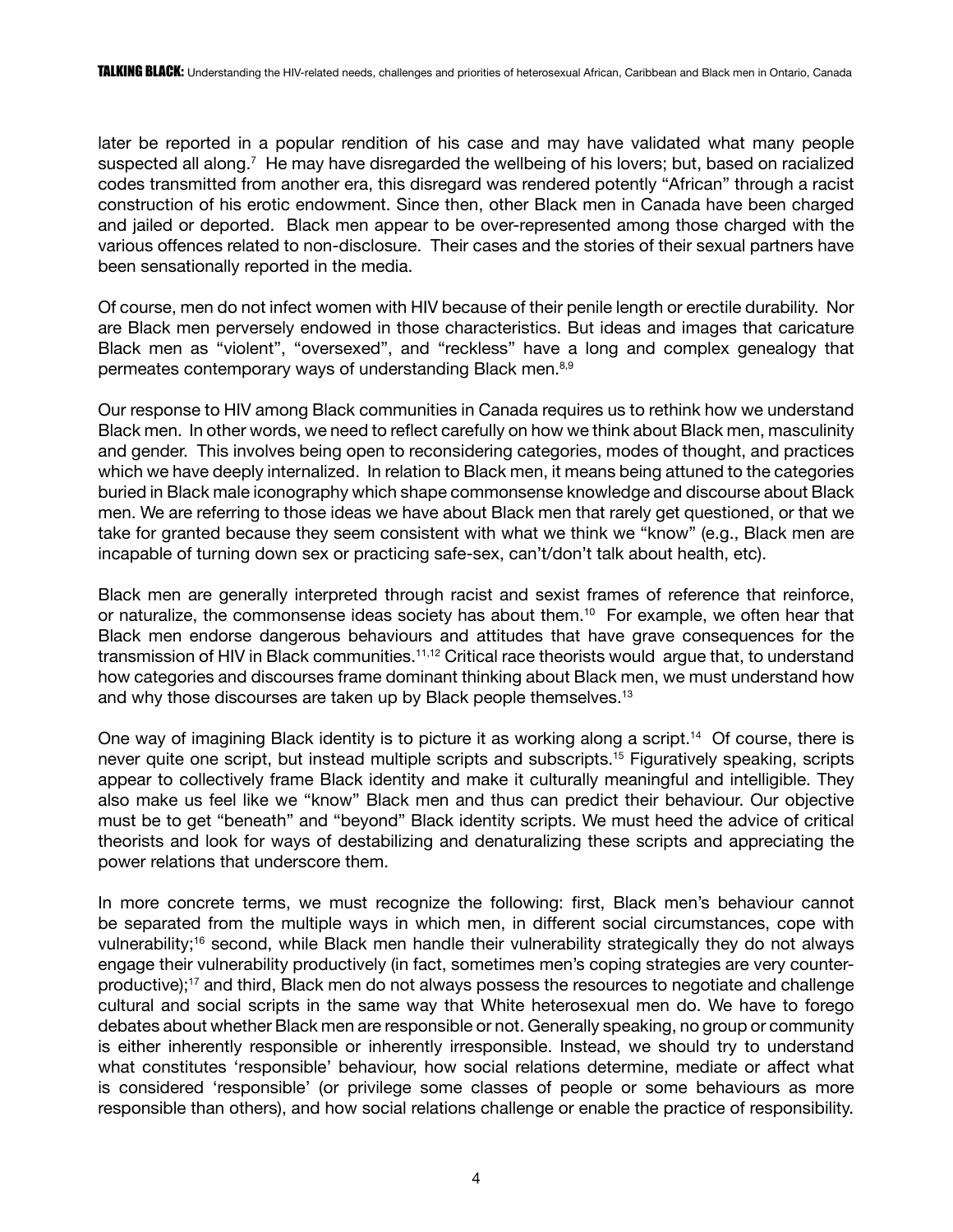The story of how the sexual behaviour of one African immigrant was racialized reminds us that old ideas never quite get old, but instead find a way of infusing and co-existing with democratic principles like "justice", "equality" and "fairness". HIV has reinvigorated a paradigm of difference that compels us to mine our concepts and categories and rethink how we understand Black men and can meaningfully support them. What we hope to demonstrate is that, despite their vulnerabilities, heterosexual Black men are also thoughtful and resilient, and this complexity should inform how service providers, researchers and policy makers engage Black men in the organized response to HIV.

## 4. IMPLEMENTING iSpeak

### **Talking with heterosexual Black men**

iSpeak included two focus groups in Toronto and London (Ontario) with heterosexually-identified Black men—one for HIV-positive men (N=7) and the other for men who have never been diagnosed with HIV (N=7) (Table 1). To be eligible, participants had to identify as Black, African or Caribbean, be at least 18 years old, and reside in the city in question. Participants were recruited by word-ofmouth through a network of individuals and organizations, and through flyers posted at communitybased organizations. The focus groups were 90-120 minutes in length, and were designed to elicit participants' perspectives on issues related to HIV and health among Black men and among the wider ACB communities in Toronto and London. The focus groups were audio-recorded and transcribed verbatim. Members of the research team read the transcripts separately, and then met to highlight and discuss the thematic content of the respective focus group discussions. As Table 1 shows, none of the participants in the heterosexual men's focus group was born in Canada. Perhaps more importantly, participants in the two focus groups reported low incomes, especially in relation to their level of educational attainment.

### **Engaging service providers who work with ACB communities**

We also organized a one-hour focus group (by telephone) with community-based service providers (N=6) who deliver HIV programs to Black communities in Ontario. Participants had at least two years of experience working on HIV-related issues with Black communities and service users. Five of the six worked in community-based agencies with provincially funded HIV prevention programs for ACB communities. Black men and women comprised five of the six participants. The focus group for service providers was designed to assess how they understood heterosexual Black men (i.e., their needs, challenges and priorities), based on their experience providing services to Black service users and communities. The lead researcher and project coordinator read the transcript separately, and later discussed the content to identify the main themes and issues.

### **Chatting up researchers**

We also interviewed four researchers in Toronto with a demonstrated interest in various aspects of wellbeing among Black communities. These interviews ranged in length from 45 minutes to an hour. Three of the four researchers were Black men. The purpose of those interviews was to identify gaps in the research knowledge related to heterosexual Black men, and also determine their interest in collaborating on research studies that may emerge from iSpeak. Each interview was conducted by two members of the research team—the team leader posed the interview questions, and the study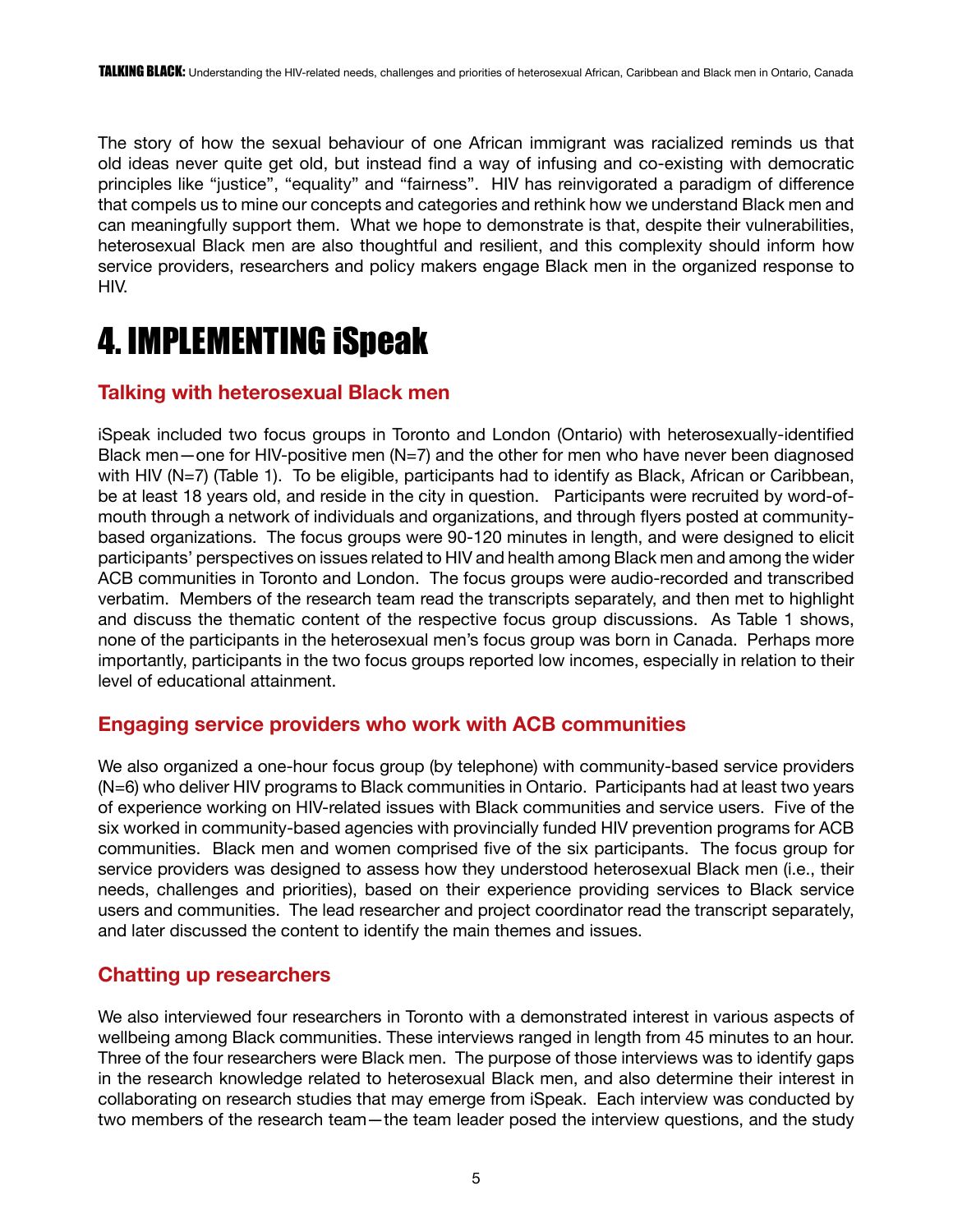coordinator recorded notes of the discussion. The coordinator then wrote the interview discussion as standard text, which was reviewed by the investigator and then circulated to the respective researchers for their comments, changes or corrections.

## 5. BLACK MEN SPEAK

In this section, we discuss the main themes that emerged from our discussions with heterosexual (straight) Black men in Toronto and London, and illustrate the discussion with direct quotes from the participants.

### **Black men and heterosexuality**

#### **What it means to be heterosexual, or to be a heterosexual Black man**

Focus group participants articulated their interpretation of 'heterosexual' and 'heterosexual Black man' in complex ways. On one level, they understood heterosexual men to have sexual relations (and accompanying emotional attachments) with women; for example, heterosexual Black man "means that as a black man, you are only attracted to a woman" (London). But some participants also understood 'heterosexual' in opposition to other forms of sexual relationships and sexual orientations, and demarcated a traditional or standard form of heterosexuality. For example, one Toronto participant identified heterosexual men as those who "eat from one plate" rather than trying to unreasonably "eat from different plates" (i.e., having sexual relationships with women and men).

In addition, they interpreted their heterosexuality in cultural terms—a traditional interpretation that they located in African culture, as opposed to new, emerging or different interpretations in 'the west'.

*"... over the years a lot of circumstances have arisen that the term heterosexual could move away from man and woman relationship to people who relate to men and also to women ... This is a new development. Having been in this part of the world for the past 20 years, I understand that culture has much to do in interpreting what it means. But there seems to be a clash and confusion of accepting what it actually means, practically, presently. But basically most men of African or Black background will look at it as man and woman." (London)*

If heterosexuality is understood differently in Africa than it is in Canada, then African men (or men of African descent from the Caribbean) may be ambivalent or uncertain about what it means for them to be (or to refer to themselves as) 'heterosexual' in Canada, or about whether the traditional "African" view of heterosexuality would be appreciated in contemporary Canada.

*"... it means that relationship in the context with a female. But having said that, it is very broad; we're talking about cultural diversity here and what those relationships look like,*  because there's many forms of relationships in that context again, between male and *female ... So I think the question should also be, "what does it mean to me to be able to share my views or maintain that type of relationship in a world today?", so it's having that balance as well, with the understanding that others may not share that view." (London)*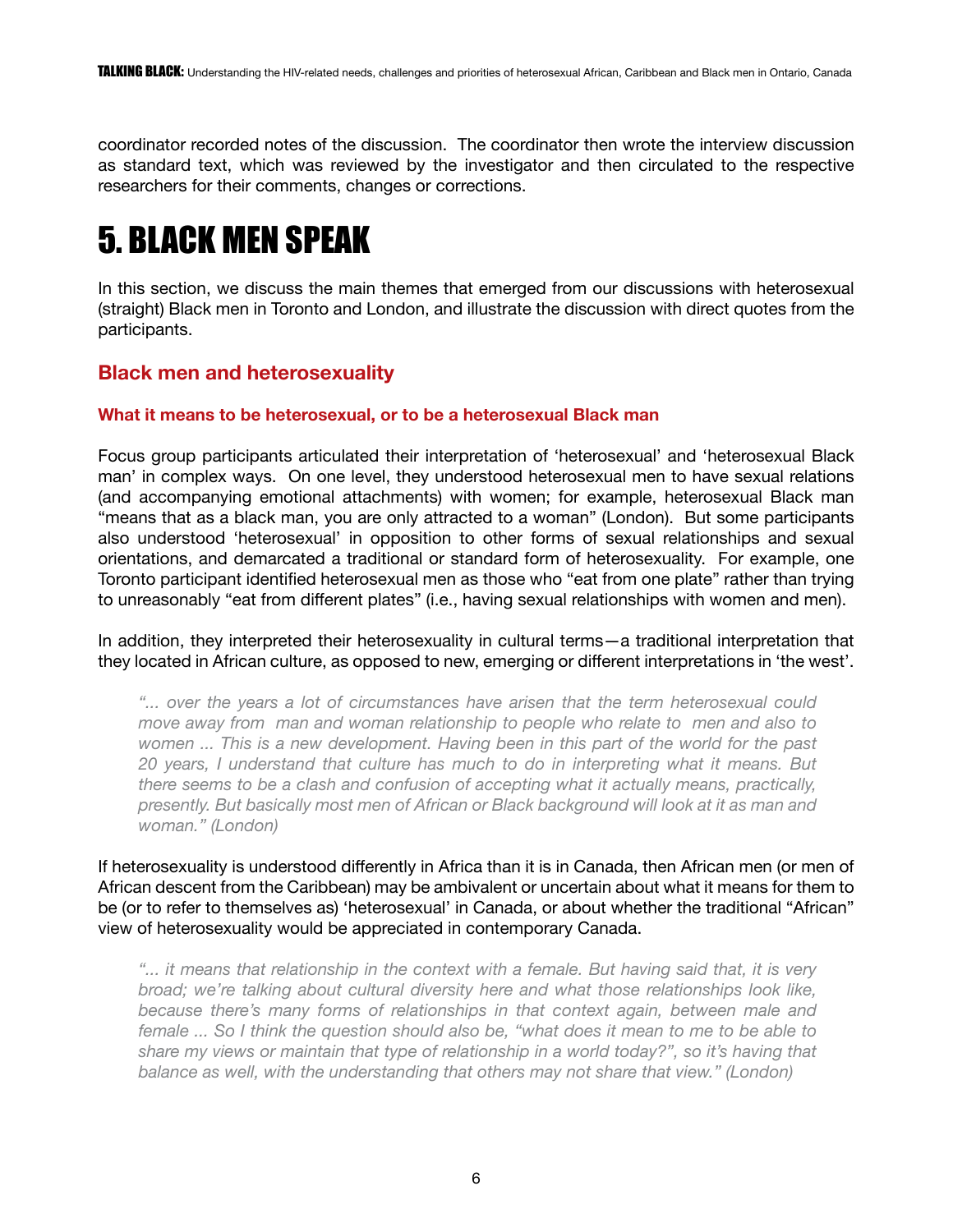## **Table 1. Heterosexual men's focus group participants: Toronto (N=7) and London (N=7)**

(7 participants – 50% – were HIV-positive)

|                                   | <b>Number</b>  | $\%*$ |  |  |  |  |  |
|-----------------------------------|----------------|-------|--|--|--|--|--|
| Place of birth                    |                |       |  |  |  |  |  |
| Africa                            | 11             | 78.6  |  |  |  |  |  |
| Caribbean                         | $\overline{2}$ | 14.3  |  |  |  |  |  |
| Other                             | 1              | 7.1   |  |  |  |  |  |
| Age                               |                |       |  |  |  |  |  |
| <30 years old                     | $\mathbf{1}$   | 7.1   |  |  |  |  |  |
| 30-39                             | 3              | 21.4  |  |  |  |  |  |
| $40 - 49$                         | $\overline{4}$ | 28.6  |  |  |  |  |  |
| 50 or older                       | 6              | 42.9  |  |  |  |  |  |
| Length of residence in Canada**   |                |       |  |  |  |  |  |
| <3 years                          | $\overline{c}$ | 20.0  |  |  |  |  |  |
| 3-5 years                         | 1              | 10.0  |  |  |  |  |  |
| >5 years                          | $\overline{7}$ | 70.0  |  |  |  |  |  |
| <b>Annual income</b>              |                |       |  |  |  |  |  |
| $<$ \$20,000                      | 10             | 71.4  |  |  |  |  |  |
| \$20,000-29,000                   | 3              | 21.4  |  |  |  |  |  |
| \$30,000-39,000                   | $\mathbf{1}$   | 7.1   |  |  |  |  |  |
| <b>Employment status</b>          |                |       |  |  |  |  |  |
| unemployed                        | 3              | 21.4  |  |  |  |  |  |
| working part time                 | $\overline{2}$ | 14.3  |  |  |  |  |  |
| working full time                 | 2              | 14.3  |  |  |  |  |  |
| self employed                     | $\overline{2}$ | 14.3  |  |  |  |  |  |
| student                           | $\overline{2}$ | 14.3  |  |  |  |  |  |
| on disability                     | 3              | 21.4  |  |  |  |  |  |
| <b>Marital status</b>             |                |       |  |  |  |  |  |
| married/common law                | 8              | 57.1  |  |  |  |  |  |
| single                            | $\overline{2}$ | 14.3  |  |  |  |  |  |
| divorced/separated                | $\overline{4}$ | 28.6  |  |  |  |  |  |
| <b>Highest level of education</b> |                |       |  |  |  |  |  |
| less than high school             | $\mathbf{1}$   | 7.1   |  |  |  |  |  |
| completed high school             | $\overline{c}$ | 14.3  |  |  |  |  |  |
| some university or college        | 6              | 42.9  |  |  |  |  |  |
| completed university or college   | 5              | 35.7  |  |  |  |  |  |
| Parent***                         |                |       |  |  |  |  |  |
| yes                               | 11             | 78.6  |  |  |  |  |  |
| no                                | 3              | 21.4  |  |  |  |  |  |

\*percentages for each measure/variable add to 100; \*\*only 10 participants responded to this question; \*\*\* "yes" and "no" are the number (and percent) who reported having or not having children.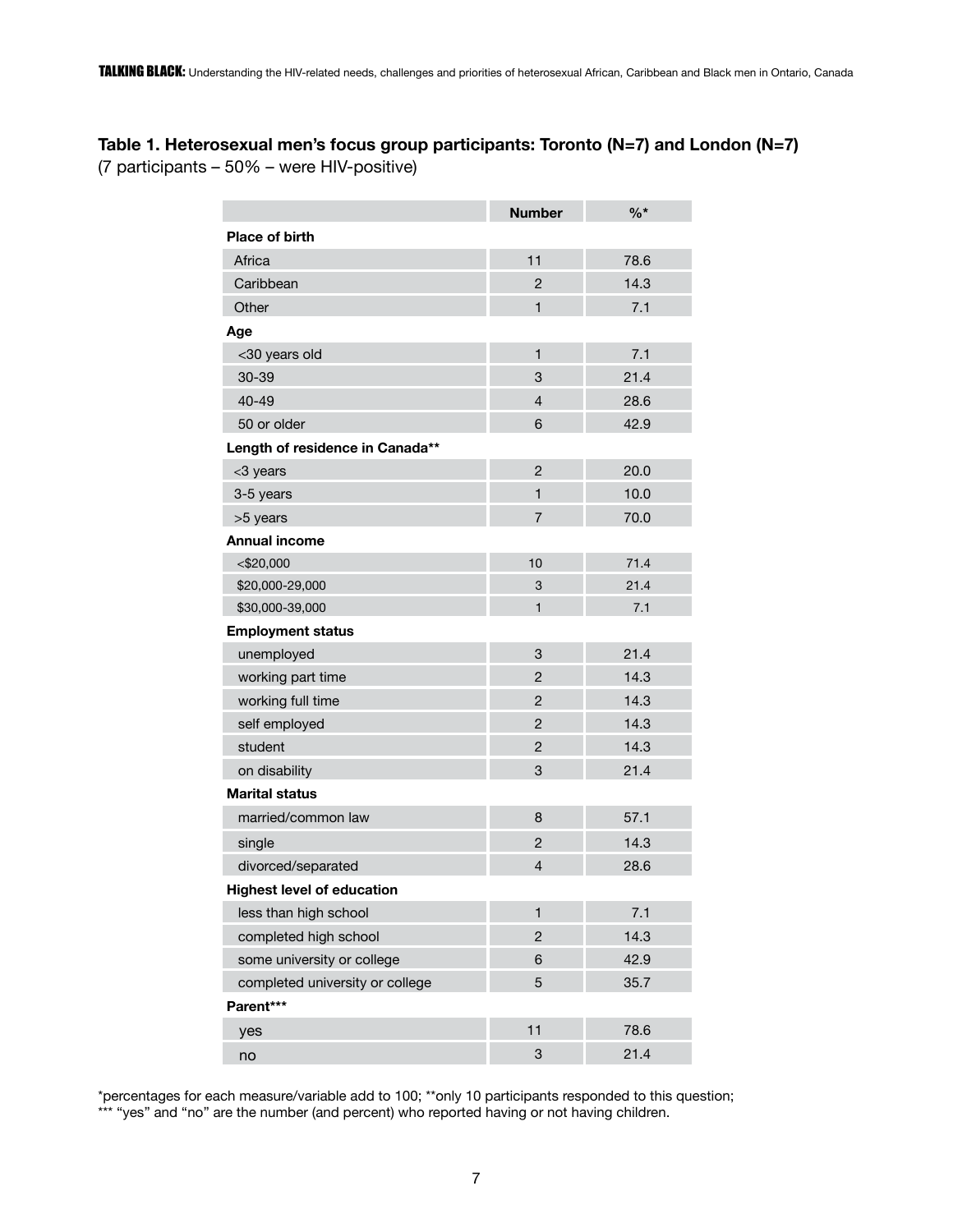TALKING BLACK: Understanding the HIV-related needs, challenges and priorities of heterosexual African, Caribbean and Black men in Ontario, Canada

#### **Women in the lives of heterosexual Black men**

Participants' sexual exclusivity with women defines them as heterosexual men:

*"... a black man attracted to a black woman, emotionally and physically. That's my own understanding." (Toronto)*

*"... I think we'll interpret the same as we do in Africa. It's a sexual relation between men and woman. That's it. It is heterosexual or straight man." (London)*

Participants who were living with HIV also understood women as a source of support, appreciated women for their efforts to care for and support their men, and appeared to be more comfortable sharing some types of information with their female partner than with their doctor:

*"For me the source of health like the people I can disclose to including my peers is my*  partner who is a woman. She is very supportive ... even if it's a simple cold, you know, I *talk to her. I tell her this, although honestly I don't usually go to a doctor for headaches or colds yet for her she does. But I can tell her and she will say 'You know what? Here is some Tylenol' or 'You know, drink some juice. You didn't sleep enough.' So she's a major support. But also when it is my appointment with a doctor I tell them ... I have limits with the doctor." (Toronto)*

Among men, women's involvement or interest in supporting their men could also be reified or naturalized as a feminine quality; that is, women are naturally pre-disposed to care-giving, and caregiving is synonymous with womanhood.

*"Your woman partner could be very supportive and definitely she knows your status and all this. She could be very, very supportive and you are free to her. You can talk to her openly,*  and tell her everything, how you are feeling. She knows when you are very low and when *you are in your normal self. You know women, I like to tell this to those who have sex with*  those like them, women are very understanding people. We all know that. When you want *to be treated like a baby, she will treat you like a baby. And she knows exactly when to treat you like a baby." (Toronto)*

However, in the sphere of service provision and access to HIV-related services, Black men may find themselves in competition with (or in opposition to) Black women (and gay men). In other words, in the response to HIV from service providers, policy makers and even people living with HIV (PHAs), some iSpeak participants claimed to be disadvantaged precisely because they are Black, male and heterosexual:

*"The services for straight men are very limited, very limited. And to me it's annoying. We're not saying that gay men shouldn't have services but have a balance. In the city, if it's not white gay men, it's women of colour, like you said there is special attention to woman or white gay folks and we are left trapped there in the middle." (Toronto)*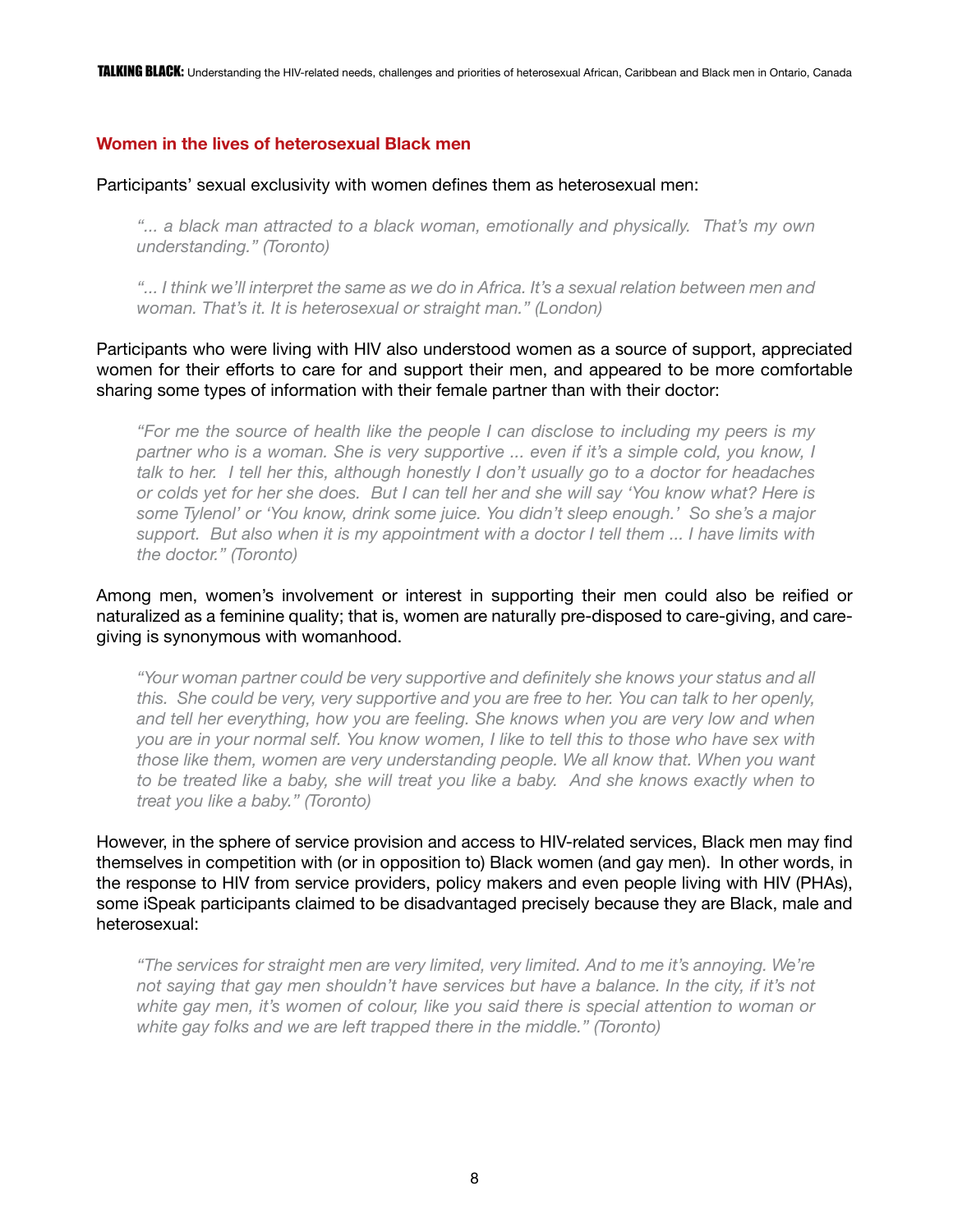### **Health and access to services**

#### **Being healthy**

Participants generally understood 'health' or 'being healthy' holistically:

*"For me, healthy means generally to be healthy mentally, physically, spiritually and so on, everything healthy. As a person, you should be healthy." (London)*

#### However, some participants interpreted health and being healthy in broader but also more everyday terms, such as the characteristics or effect of one's neighbourhood, and the need to be happy:

*"Like for me I live in Scarborough but I used to live at [neighbourhood] which is known to be kind of a crime area. Honestly, I don't think my mental health was okay in [neighbourhood]. I lost three bikes. And, I got better when I moved to Scarborough because, you know, the neighbourhood is fairly okay. You know you greet neighbours. So my mental health is okay. So I can get on the TTC even if it's one hour to downtown, but my health is okay on top of, you know, going to see my doctor when appointment is there." (Toronto)*

*"You have to be very happy for you to be healthy. Because I believe that happiness plays a very big role in your mental health. Being happy." (Toronto)*

Participants who were living with HIV tended to interpret health and being healthy through the prism of HIV. Therefore, health and being healthy included going to the doctor, taking one's prescribed medications, regulating diet and exercise, and even regulating personal relationships as well.

*"For me to be healthy is first, as he has said, to take my medication, to get enough appetite, to eat enough and if possible to do some exercise outside, run or whatever." (Toronto)*

*"You are taking your drugs to put it back in time; you level up your systems a bit more ... You're controlling it. But you cannot control it if you turn women at that corner and that corner then you cannot be healthy." (Toronto)*

#### **Access to services**

Participants in both Toronto and London acknowledged the availability of services that heterosexual Black men may access. Services may be accessible because some service providers make a conscientious effort to reach and engage service users.

*"The other thing I wanted to mention is that there are some support workers at AIDS service organizations who treat you ... as if you are normal. And despite the fact that maybe you arrived five, ten minutes late and your appointment is only 30 minutes, they can go on for at least 45 minutes to an hour. And it shows that they care. They are connected with other services from legal, settlement, housing. I find that to be very, very good and informative. Some AIDS service organizations, not all." (Toronto)*

Nonetheless, sometimes Black communities may not have up-to-date information about available services.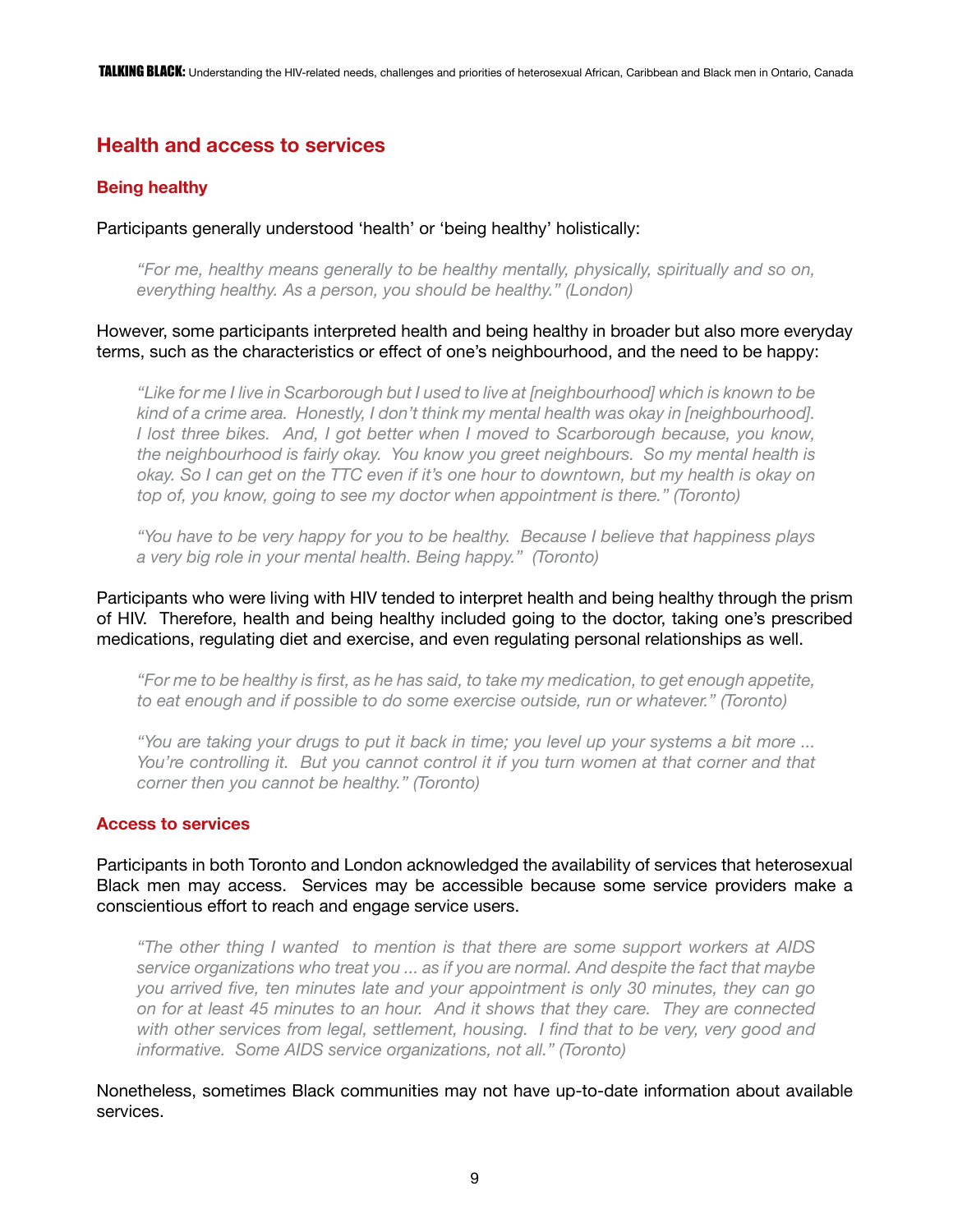*"What I know is that service is available if you require it, and it has been for quite some time. So it is up to us. The opportunity to get tested is there if we want. One of the problems with our community is that we don't read anything, some of us ... So we can't blame other people; it has to be us. It's hard to mobilize the community but as far as it goes I see service is available and it's how we fan out from here." (London)*

The above comments notwithstanding, focus group participants (particularly those living with HIV) were generally concerned that services were not sufficiently available or accessible to heterosexual Black men. They spoke of a lack of cultural competency which persists because of institutional racism.

*"The first time that I moved to London, I went to visit, to see a doctor. You know black skin gets dry, especially in winter time, so if you don't use cream or something it's dry. The doctor just took my hand because I was scratching and said "you must have cancer, skin cancer". I was really … I asked him, "Doctor how do you know I have cancer?" I think my question just touched him and he stopped … That is just to show you how I am disappointed with services that I have received as a Black man here in London." (London)*

Participants who were HIV-positive remarked on the sense of exclusion and marginalization that they experienced in the realm of HIV service provision, which they attributed to a peculiar intersection of race, gender and sexual orientation, and a general belief that heterosexual Black men are socially advantaged because of their heterosexuality.

*"A couple of years ago I worked in [neighbourhood]. I was doing HIV/AIDS work for an organization. And, I saw a huge gap because [neighbourhood] is one of the priority neighbourhoods but the few services that were there for youth HIV and AIDS services were for gay and bi youth of colour. So I asked, okay, this one caters for gay or bi youth of colour, how about services that are for straight youth of colour? There was nothing. I think the organizations not only in the city even outside like in [inner suburbs] there is a huge gap, huge gap for HIV services for Black straight men. I don't know what the reasons are… but one reason is systemic racism, because honestly if you count even the Black organizations we know… some still don't have services that cater for Black straight men, they are very limited." (Toronto)*

*"All I got was being shut off in the cell phone (speaker banging the table for emphasis); and I never went there, I never went there again. I lost. But look at the girls, the way they get things here. Look at the gays they press any button. The gays they press any button. They win. I'm sorry to say that. Let's forget about it. It's very pathetic. It's paining, it's really,*  really paining us. We don't get the resources we ought to. It should be 50/50 to everyone. *We are falling under the same umbrella. Why the lie? Why the lie? Why the lie?" (Toronto)*

These concerns precipitated talk about whether HIV-positive heterosexual Black men were "endangered" persons, based on their marginalization related to service provision combined with the growing threat of criminal prosecution for non-disclosure of HIV status to sexual partners.

*"We are being accused [referring to criminal prosecution] of spreading HIV. So when I say that the straight black man is an endangered person I mean exactly what I am saying, with a lot of bitterness." (Toronto)*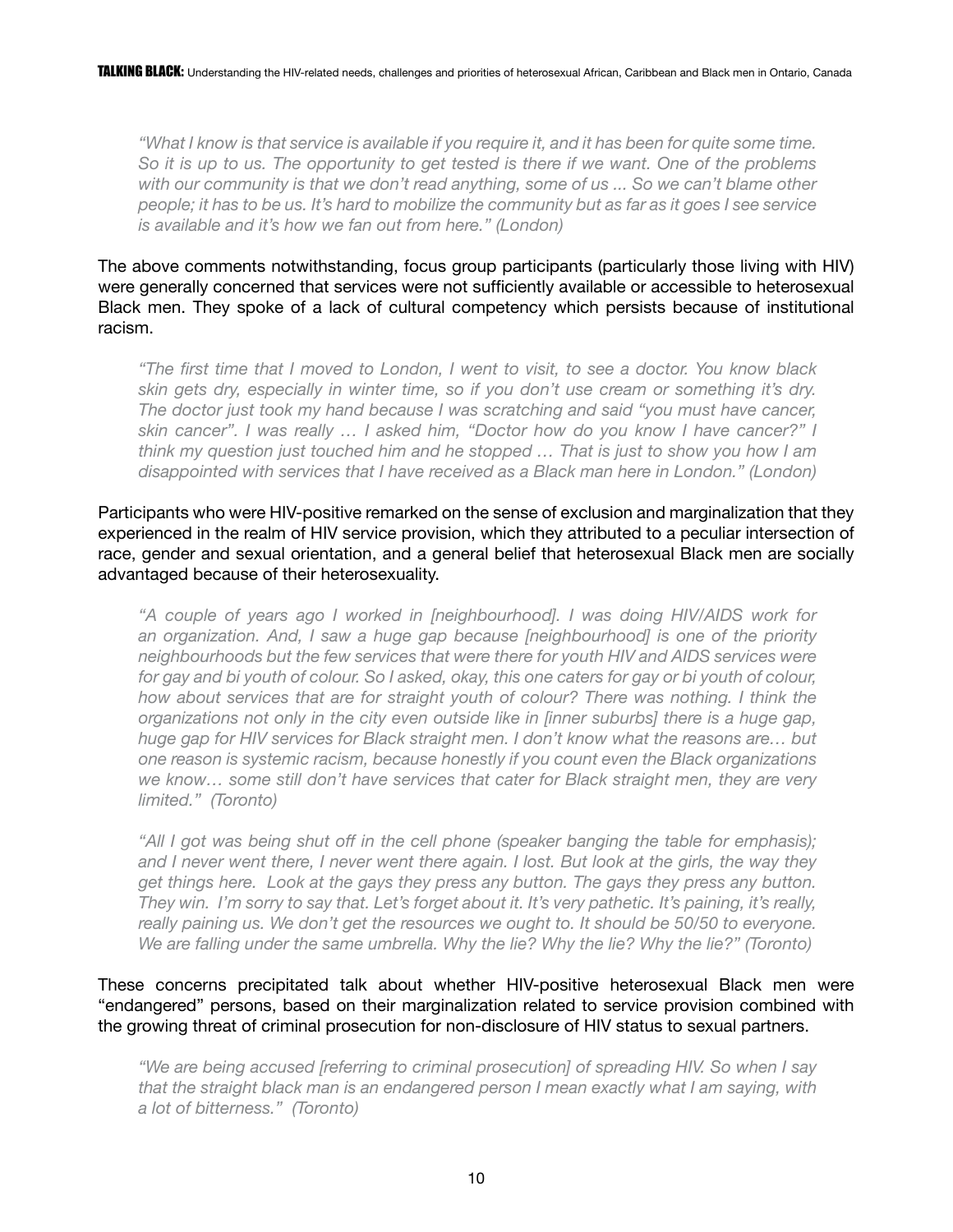#### **Privacy, secrecy and access to health information**

#### Many participants spoke about discussing their health with immediate family (e.g., wives) and trusted friends, and understood this as beneficial to their wellbeing.

*"I feel very, very comfortable to discuss about health with my family, children and other people. Because sometimes like with checkups with physicians, Africans have many diseases like diabetes, high blood pressure; or sometimes we have diseases but we don't know. If we discuss with other people from back home, I have to check maybe unfortunately I may have this disease. For me it's very important for me to discuss my health with another person." (London)*

They also noted, however, that African/Black men are reticent to discuss health issues, and were perhaps secretive about their personal health concerns or challenges (which is also generally attributed to men of various nationalities and cultures). Participants invoked reticence and secrecy about health as something located in African and diasporic cultures, and as something that helps to define manhood. Yet, they acknowledged that secrecy was a protection against gossip.

*"Another problem for Black men, they show too much pride to find information ... Many times, if I have a problem I would say, I'm OK. Three months later, the guy died or feels really badly in the hospital. If you don't want to talk about things with people from the same community, you can' find a physician or a person who has the ability to give you information, there is many, many services. The problem is finding it." (London)*

*"But there are tendencies in African communities to hide issues because it is part of the way people like to gossip about others in our cultures. There is a need for us to be advised*  in this. So it would be nice if we had professional people who are qualified and trained and *have experiences, who we can trust. We need to approach them so we can know because you can't sit down with disease in your body for years; it'll kill you in the end." (London)*

#### On balance, participants recognized the harm that could result from secrecy, such as illness that could be avoided or prevented, the complications due to late diagnosis, and even death:

*"My problem is sometimes I saw many, many guys from my community die, or went to the hospital late, because they did not see the physician to tell about their disease. Maybe because they feel like shy about their reputation. You know, you feel reserved. And then if they feel like very, very sick, no other choice or possibility, they have to go see the physician, but it's late." (London)*

#### Focus group participants who were living with HIV appeared much more guarded and selective about discussing their health with others, due to the stigma and discrimination that could result from disclosing to others that they were HIV-positive.

*"In most cases, we have difficulty to discuss it with our friends because you don't want to expose so much to someone who's not gonna help you. That's why we chose to go to specialist or go your dietician, someone from medical field who gonna help you, advise you how to eat healthy and she or he is gonna keep you up confidentially. Because once I started disclosing to my friend, sometimes in a bar or in a party, they start running away from me." (Toronto)*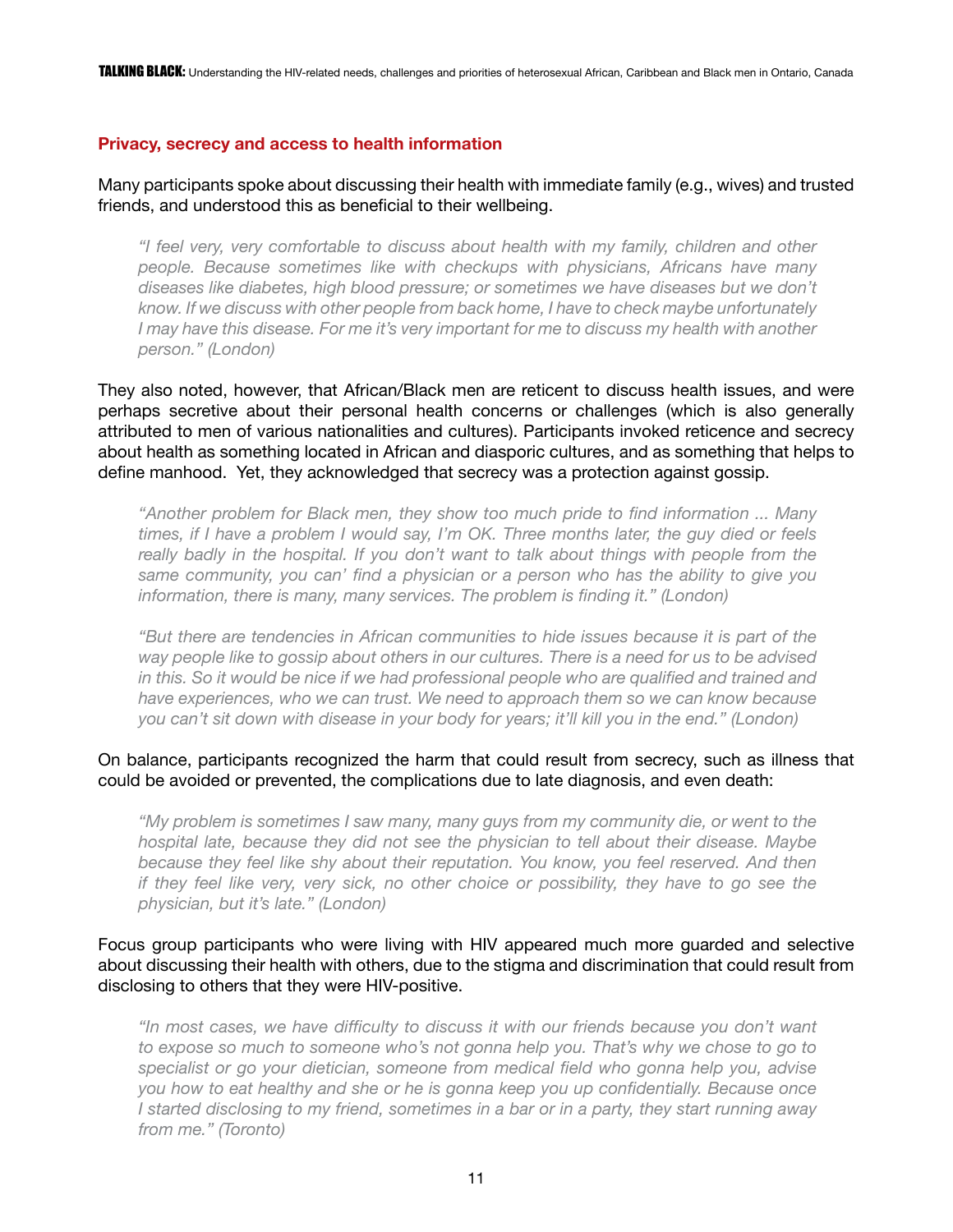Participants also drew attention to various systemic barriers that affected Black people's access to information about HIV and health. While acknowledging the barriers that may reinforce secrecy about health, some participants suggested that it's in Black people's interest to access appropriate information, and develop an infrastructure to ensure access.

*"But when I talk generally about HIV and Black people in Canada ... we don't want to talk openly, we don't want to get open information … Any barriers in getting information about HIV in Canada? There is no barrier, but my understanding is that White people say HIV is*  with Black people. So, even this is an obstacle towards getting information. If they don't *have HIV, White people don't care about it. So how can I ask them for information. It's for me, a Black man. So I keep it a secret, I can't talk openly, that's a barrier for me." (London)*

*"I think HIV remains an underground issue because it's affecting Blacks. Because we have no megaphone, no media outlets, nothing ... Nobody's in a huge rush to provide us with information. Plus when we do have HIV, we don't reach out for information. If there's no demand for it, if it's only affecting a minority group, then why would they ever do anything about it?" (London)*

Given the rising population of Francophone Africans in southern and southwestern Ontario, the lack of resources in French was also cited as a barrier. As one participant in London stated, "my first barrier is the language barrier." Still, focus group participants offered a few low-cost, straightforward suggestions for improving access to health information among ACB communities. One participant in London mentioned volunteering as a way to "keep[ing] current". Another mentioned using the Internet as a way to start engaging relevant information about health and HIV.

However, as we shall explore in the next section, HIV-positive participants developed their own networks of support where they could freely discuss issues and exchange information related to their health and wellbeing.

#### **Men supporting men**

The participants in one focus group were affiliated with a loosely structured network of HIV-positive men supported by an ASO. The men met from time to time but, unlike a formal support group, they were free to participate in meetings without necessarily committing to a strict regime of attendance. The camaraderie among group members was recognized as a source of strength.

*"For me I don't find it an issue, discussing HIV with any of my peers. Whether it's men or women or they are mixed, I get a lot of strength from them and I think everybody in this group discuss HIV openly. We have a society of our own, very close knit society where we know each other ... But I find myself very, very comfortable because even when we started meetings as a group of men, as straight men when we sit down we discuss all these kinds of issues. We share jokes. We tell each other, "You look as if you're going to expire", these kinds of jokes (laughter). We are very free with each other. This kind of support, the support that we give each other is very, very therapeutic. I don't think this kind of support you get from this kind of a group you can get it from any doctor." (Toronto)* 

The equanimity among the group meant that serious issues pertaining to members' health could be discussed in a way that inspired confidence and hope, and promoted health.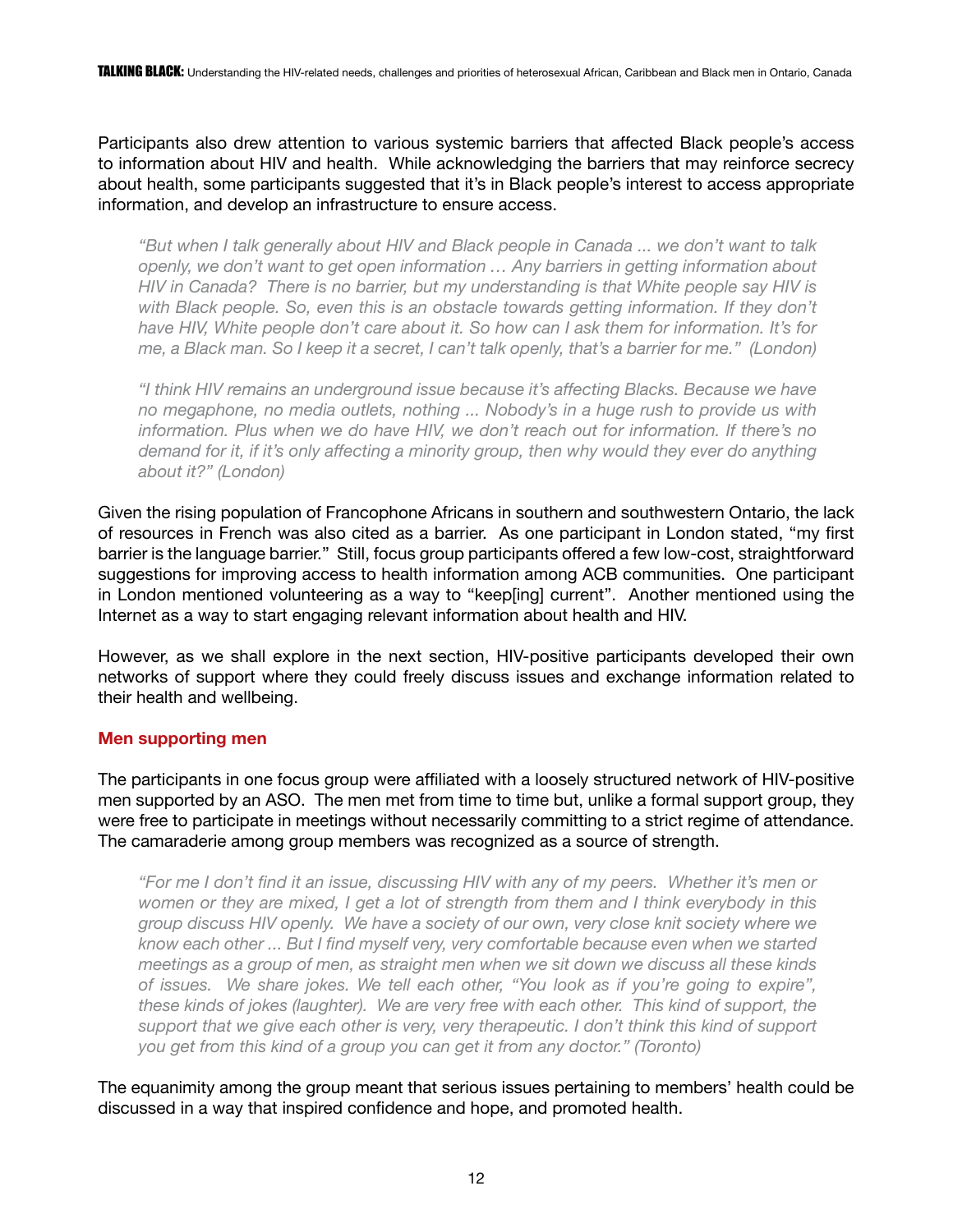*"If I need a doctor, we discuss 'oh you don't have a doctor, go to this doctor' 'oh we went to this one, No, let's try this one', 'this one definitely.' And even the resources that we get 'this resource is no good. Try this one. We go to it. Let's try this one'. You go to it. We all need to back each other up ... You come in here sad but you move out laughing ... As for me I come here sick and I move out happy ... And I win all the time." (Toronto).*

### **Getting heterosexual Black men more involved in HIV issues**

Focus group participants offered their perspectives on how Black communities, heterosexual men in particular, may become more involved in the response to HIV and be better served by the organized response among service providers and policy makers. Their varied actions and strategies for inserting heterosexual Black men into programs, policy and research were premised on the requirement that those actions and strategies should be championed by an alliance of stakeholders, with PHAs playing a leadership role. For example, advocating for policy that is informed by research would mean that "we work as a team, the researchers, academics and us straight Black men ... to increase the services for folks who are like us" (Toronto). But "the voices of PHAs on these boards [of directors or trustees] should be key to telling the organizations that straight Black men matter" (Toronto). In London, one participant suggested an advocacy effort focussed on Local Health Integration Networks (LHIN) as a way of trying to ensure that programs were appropriately funded.

Participants identified various ways of mobilizing PHAs and Black men more generally as a force to press for change. For example, participants in Toronto mentioned mass demonstrations or rallies, organizing a Pride-like event for Black and/or heterosexual people, and writing letters to the appropriate government ministries. In London, one participant used the idea of the focus group to speak about organizing meetings and forums to share experiences and ideas that can be passed on to "service-givers". As one participant in London stated, "No information, no good community, no good family."

In London, participants spoke at some length about the importance of mobilizing ACB communities though infrastructures that may already exist.

*"Well, I am familiar with the organization here; even when they are doing their BLACCH [Black African and Caribbean Canadian Health] study, the health research. They should try to come up with a good testing program that will go to the community through the community organizations and the churches, not just making it a government program, but*  that we'll be able to speak to the community leaders so people can come voluntarily and *come and get tested. That is the only way." (London)*

*"... the government has already taken a preventative approach; it's already in place. What we need to do [with] the information already provided is how we're able to take that to the community to mobilize them to participate ... So again it's to tap into all these organizations and structures that they already have and have them develop the outreach pieces and it's how we communicate that to the rest of the community and how we mobilize them." (London)*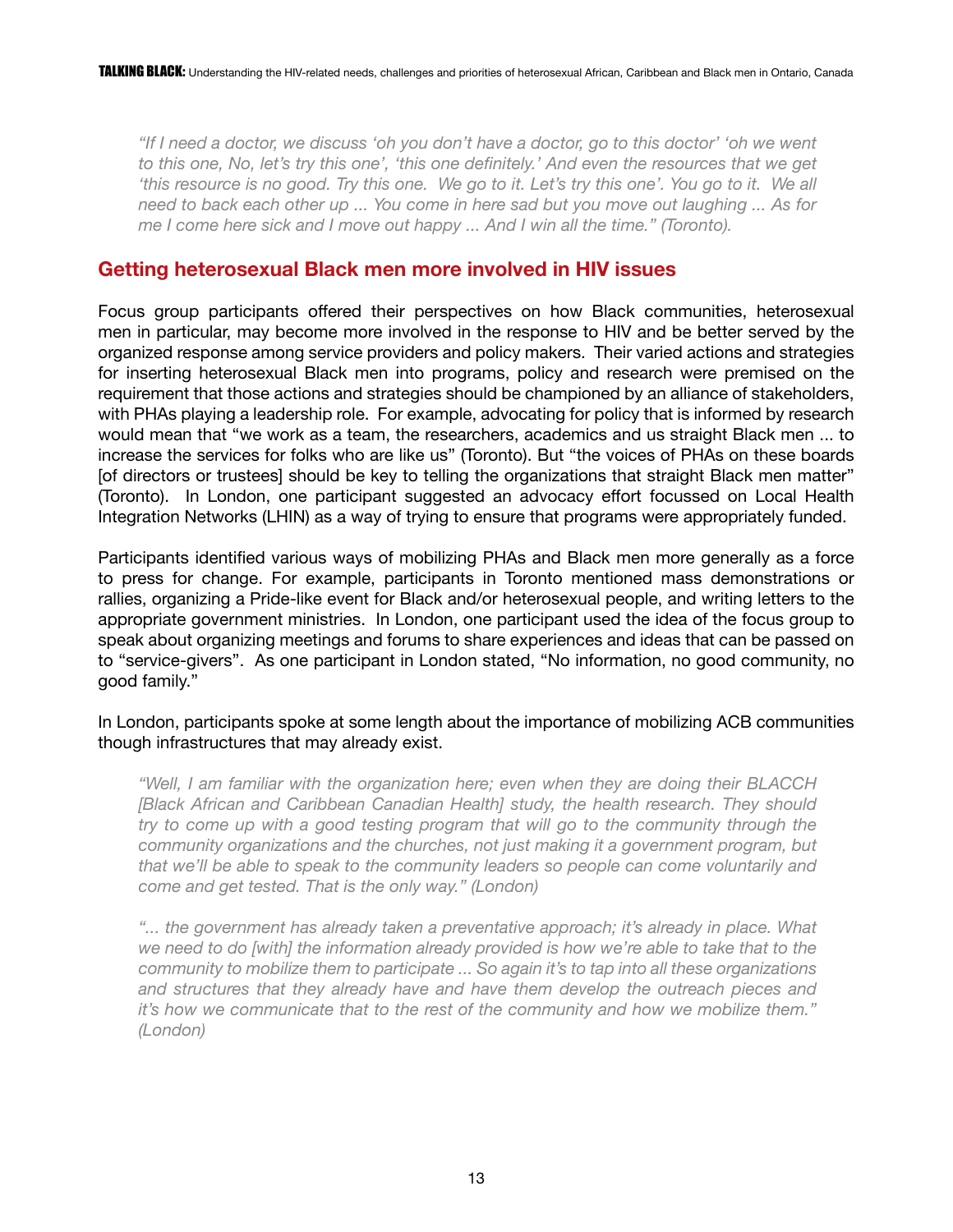However, some London participants cautioned that community engagement efforts must be sensitive to the circumstances of the communities in question. One participant framed this perspective as looking for the "least intrusive way".

*"I am looking at our community, we are looking at the hiding. That's a barrier right there. People say things like, "we don't have that [HIV], just those folks have that". So how do you get that to them in the least intrusive way? I am not being critical but culture sensitive. But I am talking about the least intrusive route to effect change." (London)*

Though community engagement efforts should be sensitive to the respective communities, how those efforts may be designed or implemented depends on their purpose. For example, one London participant advised that condom distribution is very important in ACB communities because "some people cannot afford condoms". However, another participant located the promotion of condoms within a wider process of community engagement.

*"We're talking about the issue of culture and community because in Africa we respect the elders. There are some words that you cannot go to an older person and tell him or her. It's not that it's not important, it's because that is the culture. Will I go out and ask people to put condoms? I am not against it but I will not distribute them. I would rather educate the people about the importance of not having unprotected sex ... I would be willing to get the conversation, the committees, get to know who they are and who's in charge and what are the problems, so you can promote and educate them about the scourge of AIDS; why it happens, how it happens, and not necessarily only saying "here, take condoms". (London)*

## 6. THE VIEW FROM SERVICE PROVIDERS

### **Heterosexuality and Black men**

Service providers described Black male heterosexuality as something taken for granted in the context of service provision. This inclination to treat Black men's gender and sexuality as fixed made it difficult, they said, to imagine Black men as gay or bisexual.

*"… the issue of heterosexual men or straight men does not usually arise because, I think, especially working with the African, Caribbean and Black communities in most of the cases they assume that they are seen as straight or heterosexual, men who have sex with women. So in the first place when I see them that is an assumption …." (service provider)*

*"… the term heterosexual black men, it almost seems like almost oxymoronic when I think about it, when a lot of people think about what a black man is it often doesn't enter into*  their consciousness that he might be gay, so you know, heterosexual men and black men *are almost equivalent almost. So often in our community we don't spend a lot of time recognizing that, you know, black men are also gay." (service provider)*

In general, communities play a vital role in perpetuating normative ideas about heterosexuality. This applies to Black communities and to Black men themselves. In the focus groups with Black men,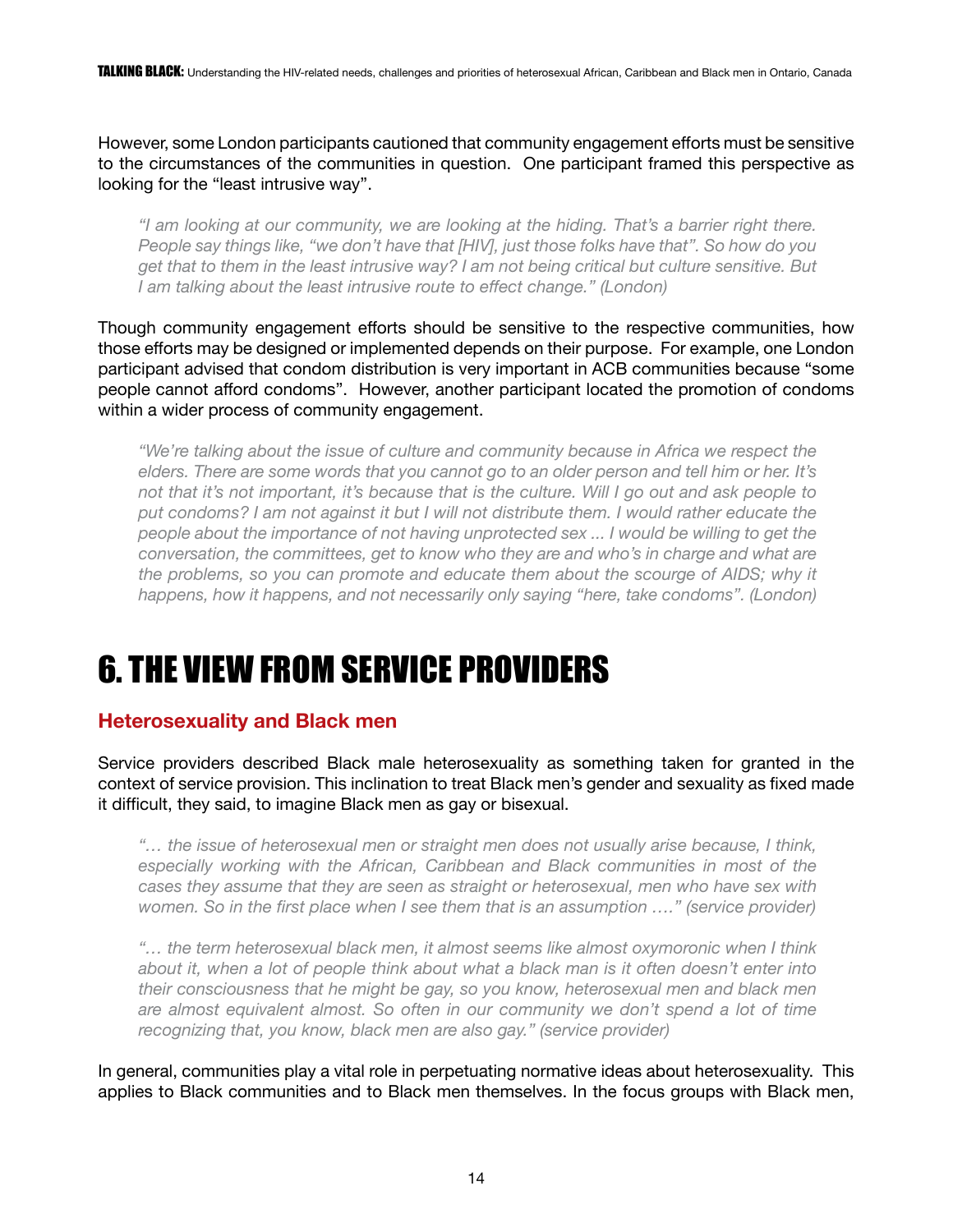participants often enthusiastically endorsed 'heterosexual' as a natural sexual preference for women. To some extent, the same is also true for service providers.

*"For me, when someone comes to me as a straight man I don't even think that he can be bisexual at all. This is not in my conscious, I don't …I don't realize that!" (service provider)* 

But service providers also considered stereotypes as highly problematic. For example, monolithic categories like "gay" and "straight" were in their view simply too restrictive to account for the interesting ways in which masculinity and heterosexuality are played out in ACB communities.

*"They'll say I'm actually gay but as an African man I have to have a wife and children. So publically they will never come out as gay, but they tell me "I'm actually gay". And on the flip side we've had women who say 'my husband is actually gay' we don't even have sex, you know, because he is gay but we are married." (service provider)*

### **Access to HIV services**

Service providers reported that heterosexual Black men were less inclined to access HIV services, compared to Black women and white men. One explanation for this was that HIV is commonly seen by Black men as a 'gay disease'. Another possible explanation was that Black men cope with vulnerability as solitary individuals. However, one service provider explained that if Black men are disinclined to seek help unless they were in a state of crisis, this was not simply a Black cultural issue.

*"I think it's true among many cultures. It's around, you know masculinity and asking for help I think it's, you know for men in general, I think it's a hard thing to do." (service provider)*

A particular enduring theme was that Black men, like many other men, will try to contain their vulnerability to protect their masculine ego, which ultimately diminishes their ability or willingness to seek help.

*"… And sometimes, it's the whole idea of "men are men" and they don't need a lot of help and can take care of themselves and also because they may sometimes rely on their women partners to come in and get whatever it is that they need." (service provider)*

#### According to one service provider, some men can be so self-conscious about being seen by other service users that in some cases they will refuse to enter the agency.

*"They don't want to be seen seeking help except when they are really, really in crisis and they need help. My experience is a lot of times they will call me and say "I'm at the parking lot come and meet with me and then go to [café] or some other place.*" And I suggest *come and pick it up from here and they say 'No I will not come. I need food but I will not come for my food voucher. Please come and bring it to me.' So it's their comfort level and the stigma associated with HIV, so they don't want to be anywhere near the organization." (service provider)*

While service providers recognized that culturally inscribed ideas about being a man, as well as the stigma surrounding HIV, made it difficult for men to seek help, they were also concerned with the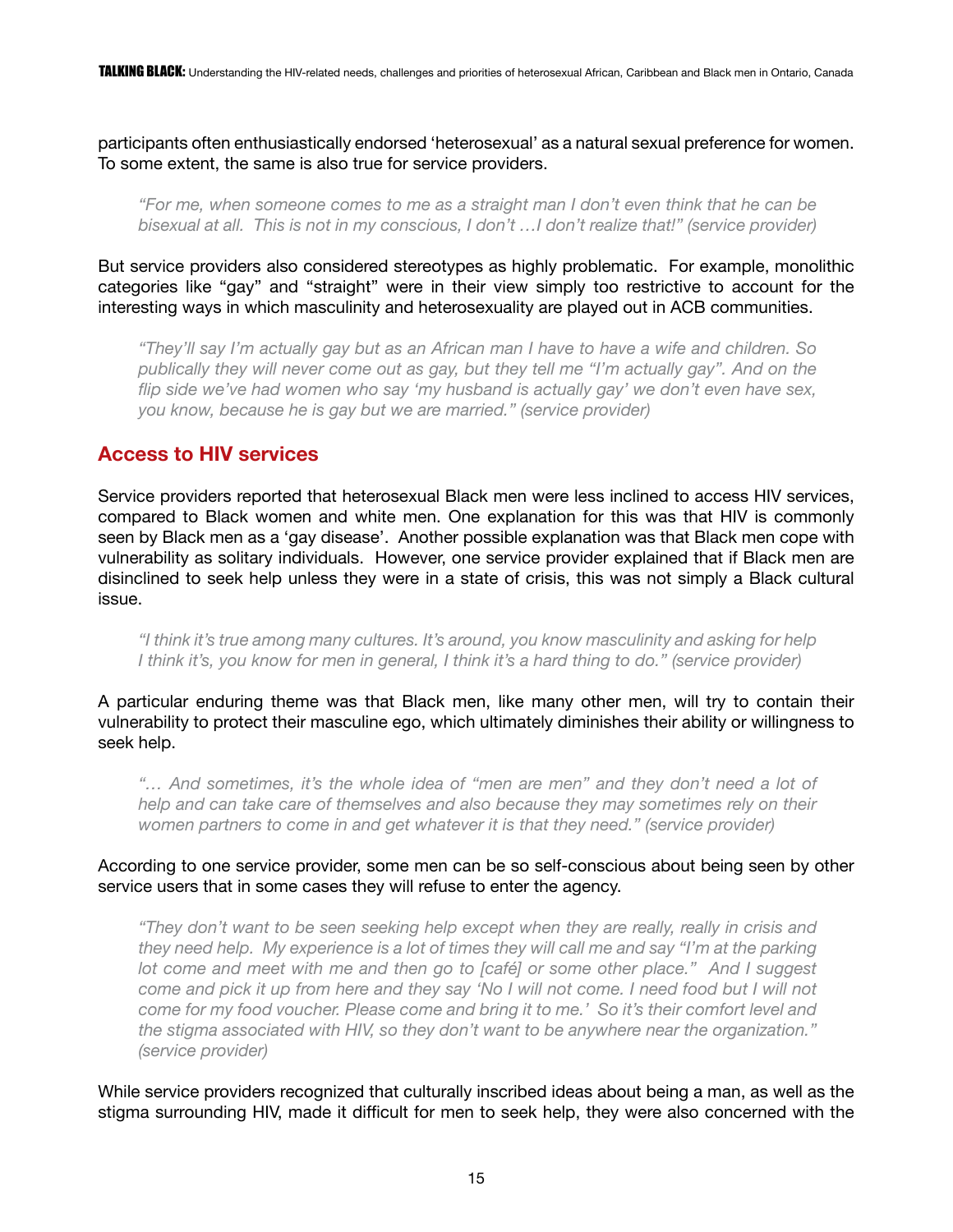lack of HIV programming available for heterosexual Black men. There was a generalized sense that, to some degree, Black men were being ignored by ASOs. According to one service provider, the problem was not so much the fact that Black men didn't want help, but that agencies claiming to be inclusive were failing to acknowledge their own disconnect with ACB communities.

*"… agencies need to internally look at what they have that is of use or productive or resourceful to an African, Caribbean straight man. I think that's a big question that needs*  to be seen into by agencies if they want more involvement or engagement by that particular *group of people. I think a huge responsibility is on the agencies." (service provider)*

*"… we have women's workshops for example, we organize workshops only for women but we never had one only for men. So in my view, we also have to produce some more interventions that really address the specific needs of heterosexual men." (service provider)*

In addition to the lack of programming targeting Black men, service providers also claimed that agencies were not doing enough to ensure that heterosexual Black men were visible in their support staff and volunteers. Service providers spoke at length about the discomfort that heterosexual Black men associated with spaces that they considered predominately White and gay.

*"… there is some level of discomfort observed when they are in a setting that is primarily gay. There is a certain level of discomfort ... a certain level of disassociation because they do not want to be identified in that category—even if they might be, you know, involved with men as well." (service provider)*

Another enduring theme was that agencies needed to do more to reach out to heterosexual Black men. This could involve targeting heterosexual Black couples and families, conducting more ethno-specific media campaigns, and reaching out to faith communities for support. The bottom line, however, was that agencies need to be more reflexive about their services and about their commitment to serve communities that might not have traditionally formed their user base.

*"I think agencies should also take on that responsibility and be more accountable to make sure that heterosexual African, Caribbean men are comfortable. It's up to the agencies to build that comfort zone. Yes as an individual service provider, if I don't have a comfort zone I can't just let that be. There has to be ways and means to build that comfort zone, or we are just going to see this problem get bigger." (service provider)*

Notwithstanding their hesitation accessing services and the possible limitations of service access, Black men demonstrate an interest or even readiness to be more involved in the organized response to HIV.

*"I did have good number of Black heterosexual men participating in activities. Their status is unknown so they were not coming in as service recipients. For example when we did the [event] we actually had quite a number of them taking part. We were able to recruit them from the community and ... most of them were actually leaders in the community, leading different ethno-cultural communities ... So I think the issue, we did a lot of training HIV training so they got a bit more comfortable with that ... When we said we were gonna take the play to the community, then they said 'I'm interested as long as it's within the community. I'm interested'." (service provider)*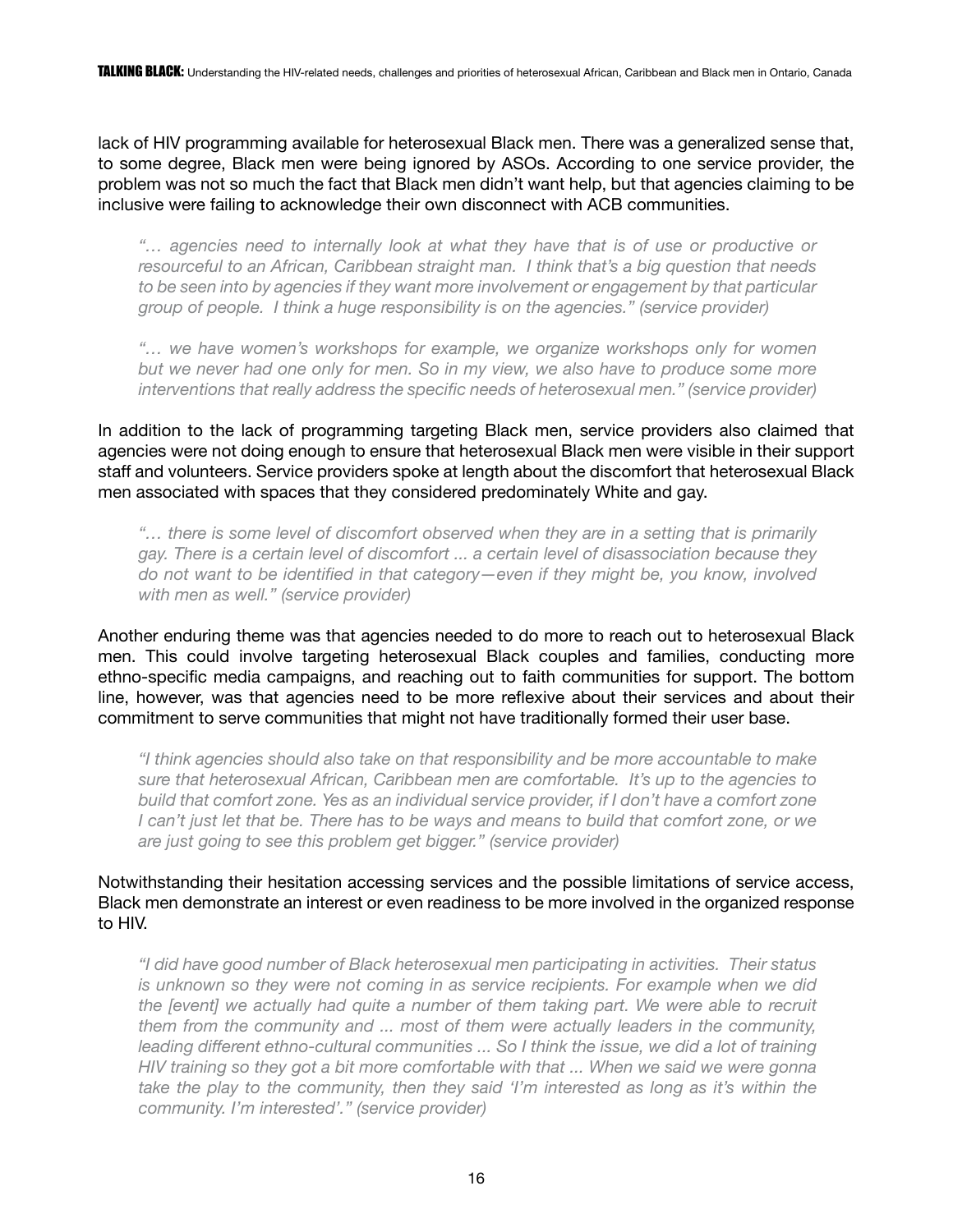*"I have probably like two active clients from the ACB community who volunteer and participate in every event that we do. But, in most cases I have volunteers, which is a group that I call African Caribbean and Black committee which try to help me advocate in the community that's one of the objectives. So, they either state their status or whether they're positive or not, but they like to do activities during Black History Month and also [event]. (service provider)*

### **Accounting for the circumstances of heterosexual Black men**

Service providers articulated that the social issues facing Black men were considerably different from those experienced by White men. This was not to suggest that White men do not have important issues of their own, but rather that the issues affecting Black men are experienced in a particular culturally-specific way. As one service provider commented, social pressures take many different forms in Black communities.

"It could be stigma. It could be you know, being seen in an agency, being seen among *people, you know being identified among people who are of other sexual preference or gender preferences or even HIV. Or it could even be family pressure or it could be pressures of having to work and really not being able to actually have the time or the opportunity to go to agencies to seek assistance or it could even be lack of knowledge. There's so many people in communities today who have no clue about the services available out there." (service provider)*

In the case of Caribbean and African newcomers the pressure can be even more acute. Faced with the challenge of finding housing and work, as well as family responsibilities, newcomers do not always know where to find HIV-related information and services. One service provider reported that many newcomers also do not have sufficient understanding of HIV risk in Canada.

*"… some of the people are puzzled when you tell them the statistics for living with HIV in Canada… they'll start telling you stories 'oh I thought it was only back home' which means they don't see anything, any messaging on HIV here in Canada and then become, not reluctant but they don't really care as much as they would probably back home." (service provider)*

Several service providers emphasized that it was crucial not to assume that African and Caribbean newcomers, particularly men, were automatically more risky than settled immigrant and Canadianborn Black men. Most Black male newcomers, they claimed, do care about their health even if they are relatively unaware of HIV in Canada.

*"I think too they are responsible. Probably from the [male] newcomers' perspective when they come here they are regarded as bread winners, right. So they don't have time to take care of their health and be involved in the HIV movement for example. Because they have to work like two, three jobs to make sure their family is well taken care of and stuff like that. So I think that they are responsible. It's just that we expect too much maybe from them and then it's hard to balance all those things." (service provider)*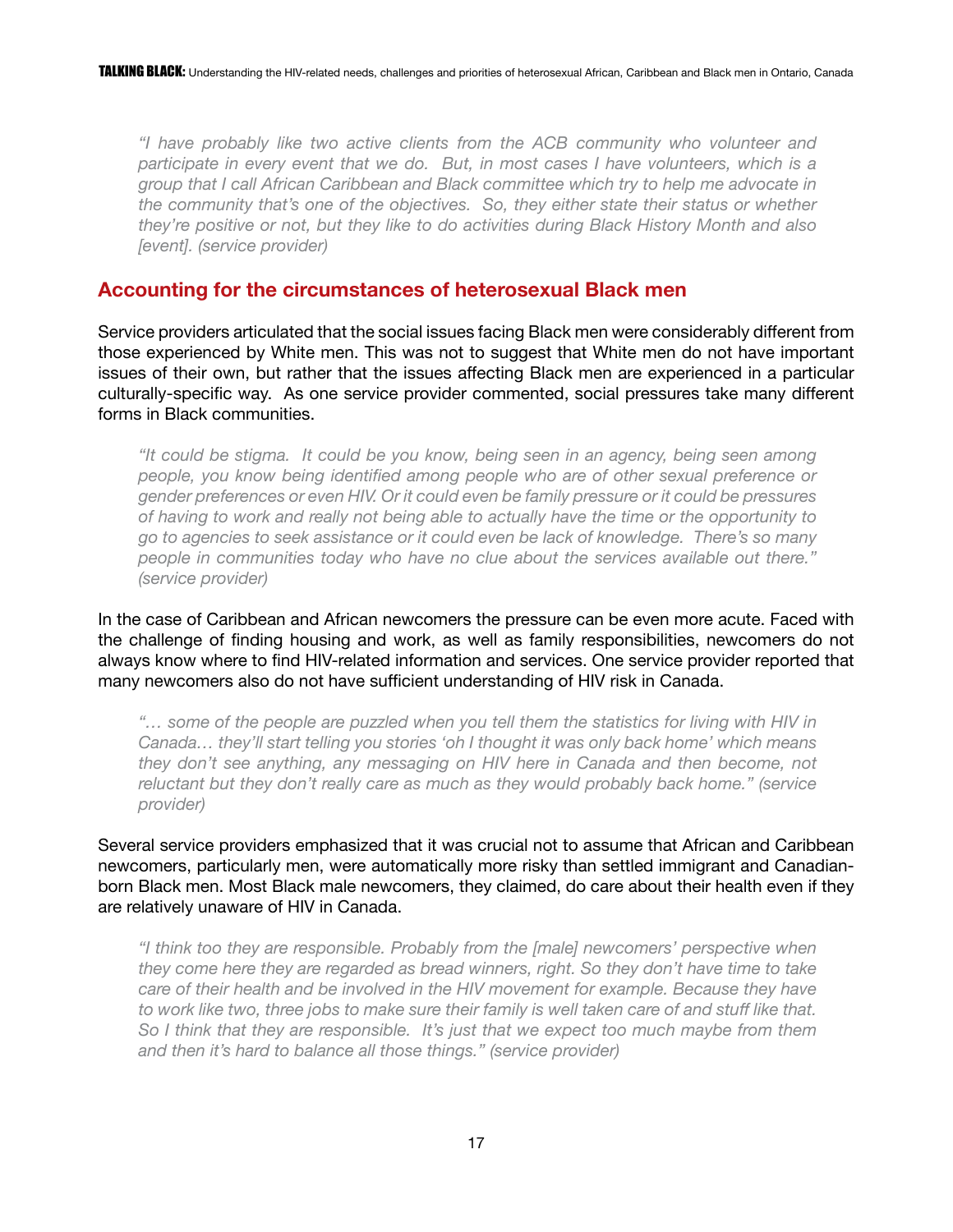## 7. CONVERSATIONS WITH RESEARCHERS

Our conversations with four university-based researchers in Toronto were about how Canadian Black men figure (or not) in the research landscape, what has been learned from research about Black men in Canada, gaps in the knowledge base, and their appraisal of research trajectories related to Black men and HIV.

All four researchers noted that, with a few exceptions, research with/among Black men in Canada was rather scarce. For example, when asked to name any researchers whose work demonstrates an interest in Black men's health, all four interviewees mentioned the same three or four researchers, and a similar number of research studies apart from their own. However, they underscored the need for and importance of research by noting how stereotypes prevail in the absence of good research. One researcher suggested that there is growing interest in peculiar health-related problems, rather than a broad range of health issues.<sup>18</sup>

Our research informants identified two main reasons for the apparent lack of Canadian research on Black men's health and wellbeing. First, as one of the research informants stated, in Canada there seems to be an aversion to informed discussion about the wellbeing of Black communities.<sup>19</sup> Second, researchers seem reluctant to engage with issues of race. These silences, together with the more general problem of the shortage of research, result in huge gaps in the knowledge base related to Black men's health. In this regard, all four research informants mentioned issues of gender and masculinity in relation to Black men's health and wellbeing. One informant also identified religion as an important issue among Black communities that hardly emerges in research with/among those communities. For example, religion and spirituality may be important cultural assets for helping to address the transmission and management of HIV among Black communities.

The research informants also advised about methodological approaches to research on Black men's health. Three of the informants noted that health research appears to be driven by individual level approaches to risk, behaviour and behaviour change. They called for greater attention to structural factors. One researcher suggested that standard survey questions about individual behaviour (e.g., "Do you use condoms?" or "How many sexual partners do you have?") may not yield useful results. In contrast, an approach that addresses structural issues may seek to understand the links between poverty, oppression and HIV, for example. Another informant speculated that standard questions about individual behaviour may in fact turn Black youth away from talking about sexuality.

One researcher observed that Black communities appeared ambivalent about the need for (or the role of) research to address community issues, and sometimes distrusted researchers. On the other hand, he suggested that researchers often neglect to disseminate information in a form that people can understand and support. He called for a major research effort on 'the state of Black Canada' where different groups of researchers collaborate on a cross-section of issues related education, economics, health, and so on.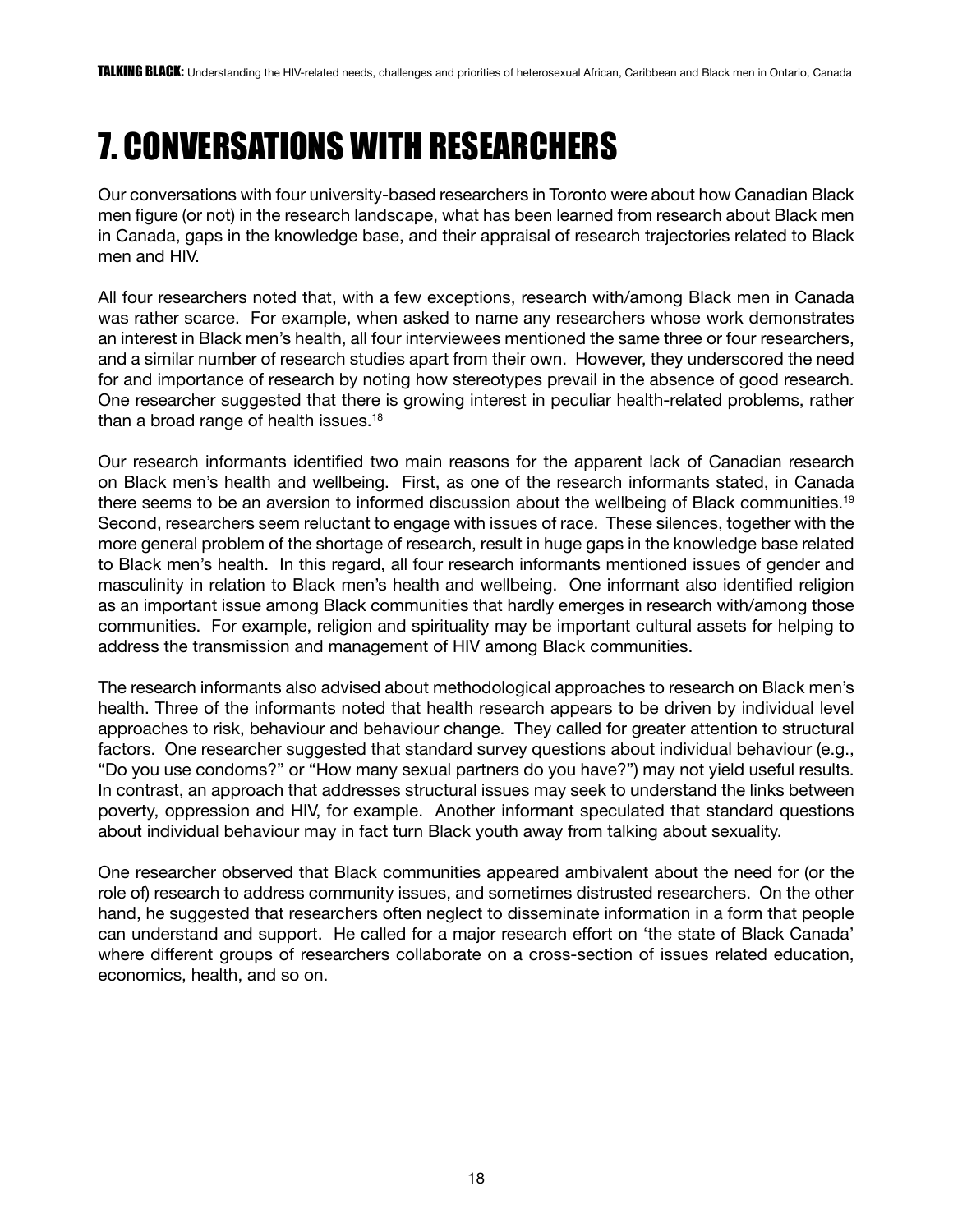## 8. REFLECTION, IMPLICATIONS, ACTION

We have demonstrated that, to a notable degree, heterosexual Black men may not conform to familiar renditions of Black masculinity. For example, Black men care about their health and wellbeing, and the wellbeing of their communities. Black men do engage their vulnerability in meaningful ways. However, Black men are complex, in that they also attempt to resolve their vulnerability in ways that are unproductive. For example, though our participants spoke at length about how they engage their spouses and partners about their health, they sometimes appear to naturalize women as caregivers. The Black men who participated in our focus groups also do not have access to the resources that are more broadly available to White men, and which allow certain classes of White men to engage their vulnerabilities in ways that are socially approved, even if destructive. And, though many focus group participants understood 'heterosexual' in a very conventional way, others articulated the complexity associated with this identity or orientation.

The implications of iSpeak may be far-reaching, but we offer a few fairly practical ideas on the next steps.

Though our participants spoke approvingly about the health-related services that are generally available, they also harbour deep reservations about the ability and willingness of service providers to productively engage them. This raises a few questions: to what extent do their reservations influence their willingness to engage community-based health agencies and service providers? To what extent do their reservations influence their health behaviours? How should communitybased health agencies and service providers (particularly ASOs) address Black men's reservations? These questions may be research issues. However, the third question could be the subject of an intervention. For example, on the basis of consultations with Black men and other relevant stakeholders throughout Ontario, ACCHO or another competent organization may (a) identify and prioritize specific outreach or engagement initiatives, (b) undertake the required feasibility assessments, and (c) design, implement and evaluate the preferred initiative as an intervention among heterosexual Black men in the province. In addition, respective ASOs may engage advisory committees of stakeholders (including Black men, and structured to ensure that heterosexual men's voices are not overwhelmed) in reviewing their program descriptions, promotional materials, board recruitment practices and board composition to determine whether those crucial aspects of the organization may be facilitating or impeding accessibility and, where necessary, recommend specific improvements.

There is also a rhetoric of blame that circulates among many community stakeholders, which holds that men are to blame for HIV among Black communities while women are disempowered victims of men's bad behaviour. This oversimplified perspective is an injustice to Black men and women. What may be required among researchers and service providers is critical reflection on gender and sexism which strengthens women's agency while also recognizing men's legitimate claims for better access to various services.

Heterosexual Black men who participated in iSpeak are concerned about the wellbeing of Black communities, and are willing to be more involved in the community response to HIV. Some service providers suggested that Black men ought to be encouraged to demonstrate leadership in the response to HIV. This is an interesting suggestion. Currently, throughout Ontario there are 12 ACB Strategy Workers (i.e., positions in ASOs funded by the AIDS Bureau, Ministry of Health and Long-Term Care, to work on HIV prevention or support with local ACB communities), only two of whom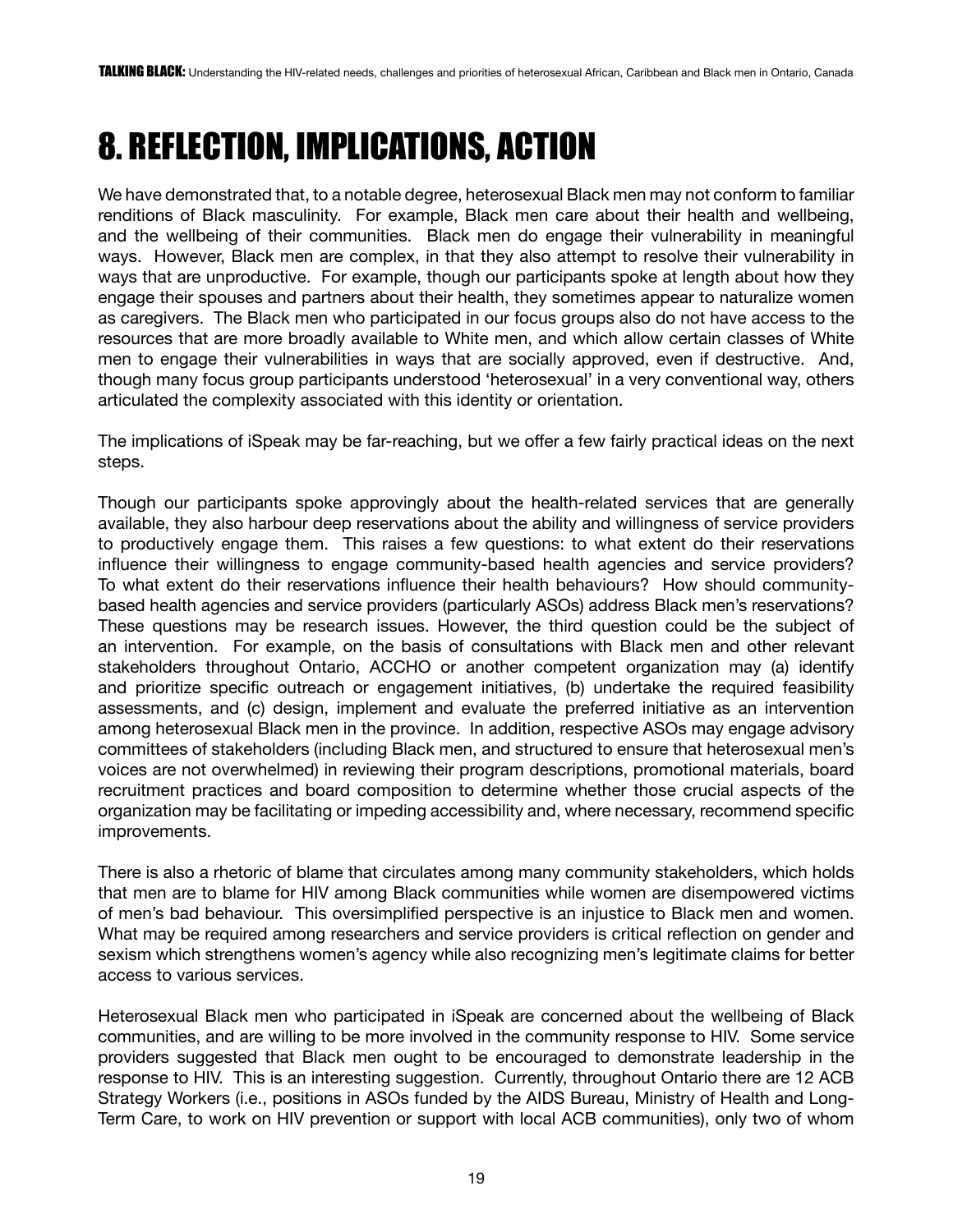are men. Hence, it is possible that Black men's needs, challenges and potential may not receive a level of attention that compares well with other ACB groups or issues. We are suggesting that the Strategy Workers may benefit from recruiting and supporting men to advise and assist in engaging their counterparts around HIV prevention.

HIV-positive Black men are concerned by the tide of criminal prosecutions for non-disclosure of HIV status to sexual partners, and the likely over-representation of Black men in media renditions of non-disclosure charges. This issue was raised by one participant in the Toronto focus group. Media reports may help to fuel the more long-standing inhospitable view that Black men are out of control, and destroying themselves and Black communities. This situation raises a few questions that may be explored in new research: How does the climate of criminal prosecution affect the lives of Black men? What impact does the climate of criminal prosecution, and the way in which cases are reported in the media, have on Black men's behaviours related to HIV?

From a program development and advocacy perspective, it is important for organizations to maintain or even strengthen current efforts to ensure a measured and nuanced application of criminal prosecution by criminal justice authorities. However, many PHAs still struggle with disclosure in a variety of different contexts. There are also strategic considerations about how and where people disclose aspects of their background—disclosing anything about oneself depends on what's at stake. Certainly, organizations should give serious thought to developing programs and interventions that build people's ability, confidence and consciousness to assess how, when, where and to whom to disclose their HIV status.

iSpeak is perhaps the fourth study in which new immigrants from Africa claimed to be initially unaware of HIV in Canada, or bemoaned the lack of public acknowledgement and discourse about HIV in Canada.<sup>20</sup> Throughout much of sub-Sahara Africa and the Caribbean, people are exposed to various ongoing health promotion and social marketing campaigns about HIV prevention. In Canada, however, there is relatively little public discussion of HIV, and campaigns tend to be restricted to a few neighbourhoods and agencies. This means that new immigrants may not be sufficiently cognisant of their personal stake in HIV prevention as would have been the case in their home countries. In response, ACCHO, together with its community partners, related agencies, and provincial and municipal health authorities may develop a resource to apprise newcomers about HIV trends and HIV risk in Ontario, and provide an annotated list of immigration, settlement and health agencies where newcomers could access HIV-related services or receive more information. This resource could be made available to its intended audiences as part of the immigration and settlement process, but also through physicians' offices, ASOs and other community-based agencies. It would help to engage new immigrants about HIV in Ontario, promote HIV prevention, and help to improve access to appropriate information and services.

A related issue concerns HIV transmission in Canada among African and Caribbean people. Despite popular opinion that immigrants from so-called HIV-endemic countries in Africa and the Caribbean are bringing HIV to Canada, there have been no studies to examine transmission in Canada versus prior infection in Africa or the Caribbean and, for those infected after arrival in Canada, the main drivers of transmission. This new research will not only address an important gap in the knowledge base about HIV transmission, but may also inform new perspectives on HIV prevention among African and Caribbean people in Ontario.

iSpeak participants articulated their interest in and potential for greater involvement in community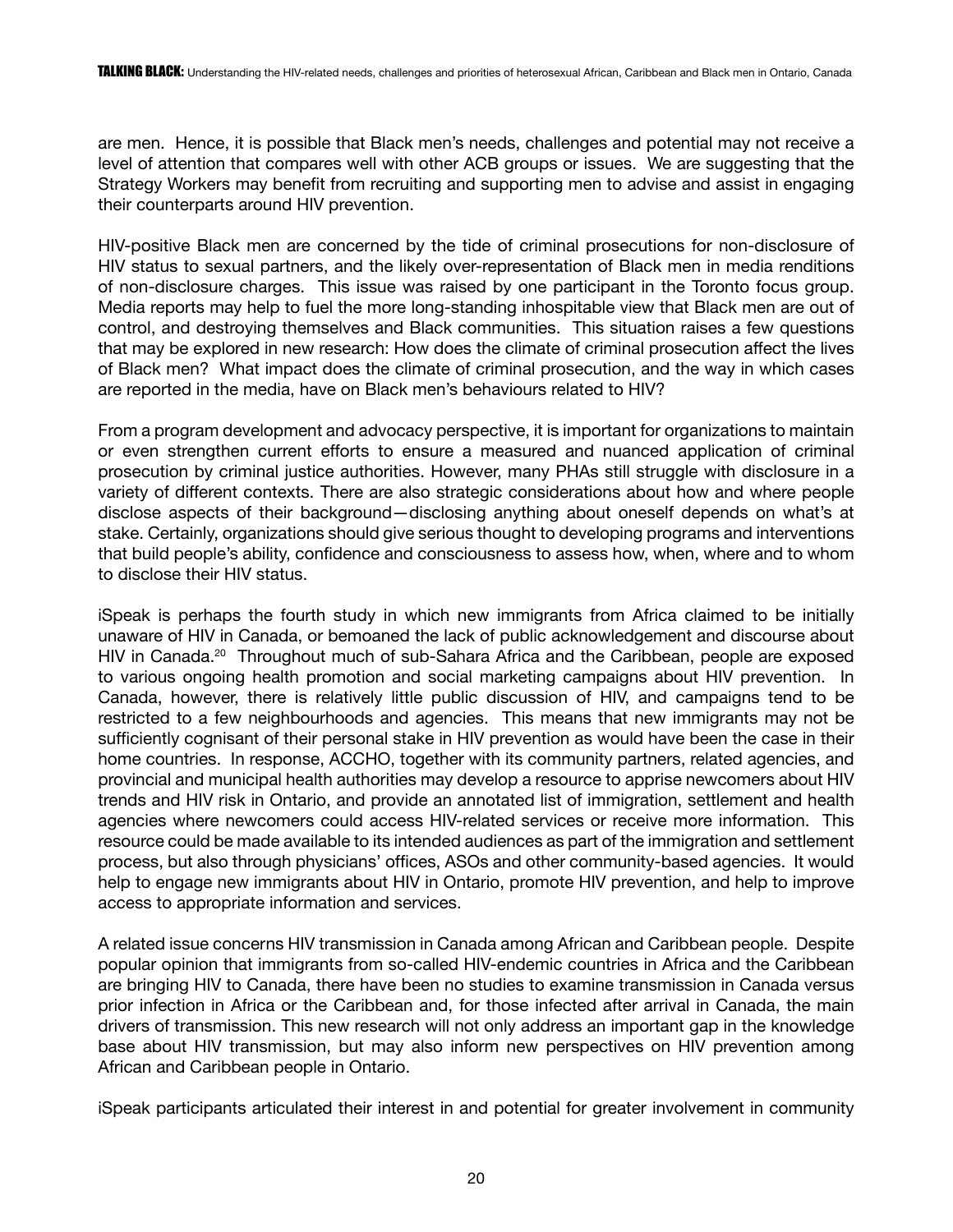responses to HIV in Ontario. They also spoke about the relative lack of attention from service providing institutions. All groups of participants (heterosexual Black men, service providers and researchers) indicated that issues related to Black men's health and wellbeing are somewhat overlooked. This situation calls for renewed community engagement and research efforts related to health and HIV. Though the iSpeak research study was principally concerned with HIV, efforts to engage communities in the response to HIV are not just about HIV. There is a broader health imperative at stake, which situates health and wellbeing in relation to the social determinants of health, and supports community action that is informed by critical reflection on their vulnerabilities and their strengths.<sup>21</sup> It is also worth remembering that stigma associated with HIV is still pervasive. Consequently, from a community engagement perspective, it is prudent to address HIV in the context of health and wellbeing, rather than as an isolated condition that ails Black communities.

In the spirit of thinking anew about what we claim to know, we hope that iSpeak may be a platform for the emergence of new, informed perspectives on sex, sexuality, and masculinity related to Black men, how we (communities, service providers and researchers) understand the spread of HIV among Black communities in Canada, and how to mount an appropriately informed response to HIV. Traditionally, African and Caribbean peoples have been reluctant to entertain meaningful, public discourses on sex and sexuality. Since slavery, this silence has been filled by prejudiced discourses on Black men's alleged hypersexuality and destructive masculinity. These peculiar discourses have even been taken up by Black communities—some Black men understand themselves as "saga boys" and "players", while Black women lament their men's abundant irresponsibility. But why would Black men join a movement or avail themselves of services in an environment where they are considered suspect and blameworthy? Whose interests are served by the one-dimensional identity of the wild Black man versus the suffering, aggrieved Black woman? How we answer these questions may well shape how we emerge from the HIV epidemic.

iSpeak was never intended to answer all the questions related to heterosexual Black men and HIV. In this regard the project appears to have fulfilled its promise by: (a) challenging us and our colleagues to re-evaluate what we think we know about Black men, and to think creatively about Black men in relation to health and HIV; (b) engaging heterosexual Black men and listening to their stories and perspectives on HIV and health; (c) showing that Black men are more caricatured than understood in Canadian society; (d) pointing to the need to strengthen research on health and wellbeing among Black communities (particularly among Black men), and perspectives to guide that work; and (e) identifying opportunities to strengthen heterosexual Black men's involvement in community responses to HIV, and build the knowledge base to inform those efforts.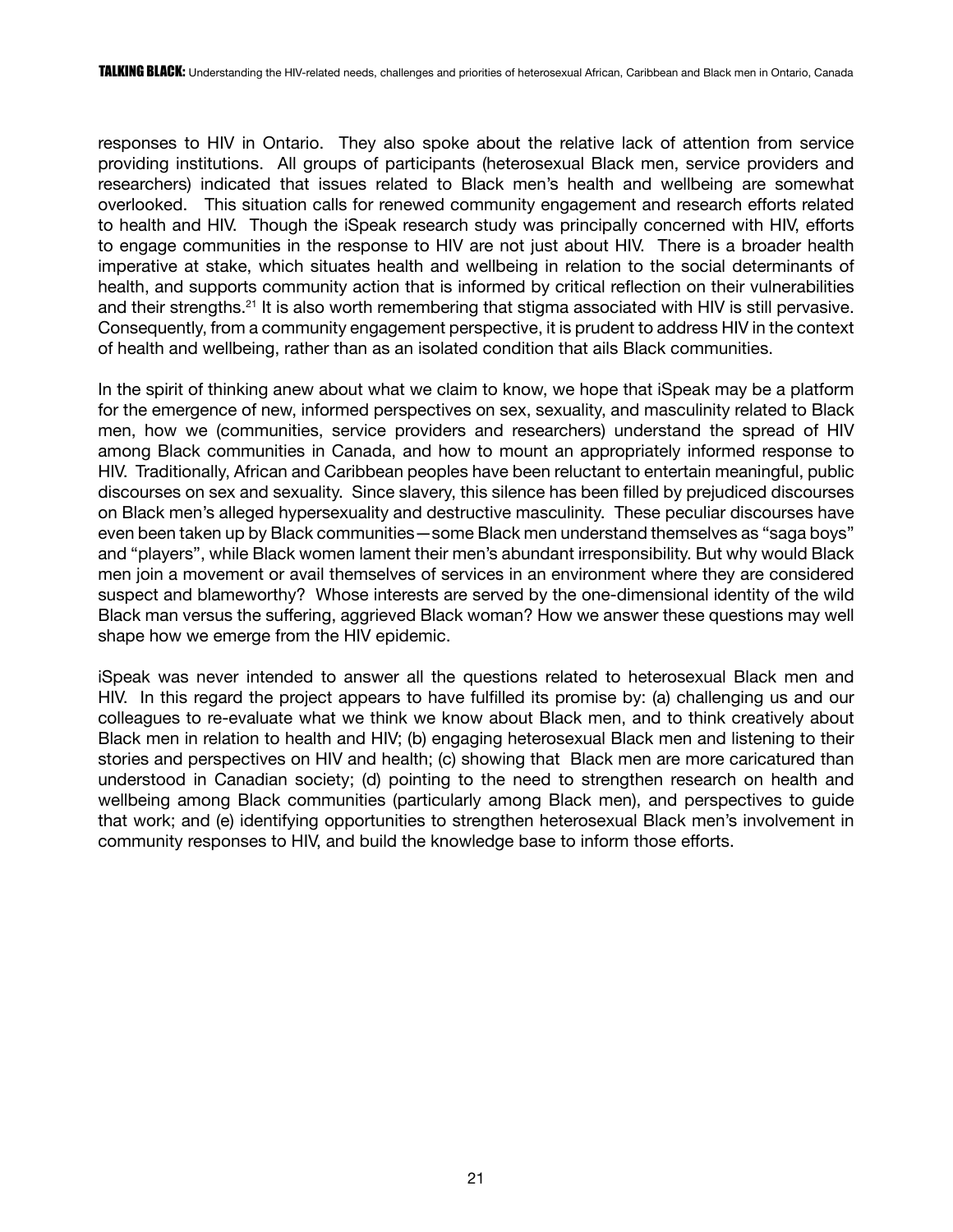# **NOTES**

1 The term "African, Caribbean and Black (ACB)" is often used in Ontario to accommodate a range of Black identities. In this report we use "ACB" and "Black" interchangeably. "Black" has the benefit of simplicity and avoids referring to people by an acronym.

2 Epidemiological data are from: (a) Remis, R., Swantee, C., Liu, J. (2012). *Report on HIV/AIDS in Ontario 2009.* Ontario HIV Epidemiologic Monitoring Unit; and (b) Remis, R., Swantee C., Schiedel, L., Fikre, M. and Liu, J. (2006). *Report on HIV/AIDS in Ontario* 2004. Ontario HIV Epidemiologic Monitoring Unit.

 $^{\rm 3}$ The high proportion of diagnoses among women may also reflect testing associated with pregnancy.

4 HIV Endemic Task Force (2003). *Strategy to Address Issues Related to HIV Faced by People in Ontario from Countries Where HIV is Endemic.* Toronto: African and Caribbean Council on HIV/AIDS in Ontario (www.accho.ca/pdf/ACCHO\_strategy\_ENGLISH\_Dec2003.pdf).

5 Leonard, L. (2013). What HIV-positive African, Caribbean and Black women have to say about HIV prevention. Presented at the Annual KTE Forum: African, Caribbean and Black Women Living with HIV. Toronto. March 16.

6 Since then, several other Black men have been charged with various non-disclosure offences related to sex with female partners. See: (a) Mykhalovskiy, E., Betteridge, G. (2010). Who? What? Where? When? And with what consequences? An analysis of criminal cases of HIV non-disclosure in Canada. *Canadian Journal of Law and Society* 27(1), 31-53; and (b) Larcher, A., Symington, A. (2010). *Criminals and Victims? The Impact of the Criminalization of HIV Non-Disclosure on African, Caribbean and Black Communities in Ontario.* African and Caribbean Council on HIV/AIDS in Ontario.

7 see Miller, J. (2005). African immigrant damnation syndrome: The case of Charles Ssenyonga. *Sexuality Research & Social Policy* 2(2), 31-50.

8 Wai, Z. (2012). *Epistemologies of African Conflicts: Violence, Evolutionism, and the War in Sierra Leone.* London: Palgrave Macmillan

9 hooks, b. (2004). *We Real Cool: Black Men and Masculinity.* New York: Routledge, pp. 47-68.

 $10$ ibid.

11Bowleg, L., Teti, M., Massie, J. S., Patel, A., Malebranche, D. J., Tschann, J. M. (2011). 'What does it take to be a man? What is a real man?': ideologies of masculinity and HIV sexual risk among Black heterosexual men. *Culture, Health & Sexuality* 13(5), 545-559.

 $12$ Mahalik, J. R., Burns, S. M., Syzdek, M. (2007). Masculinity and perceived normative health behaviors as predictors of men's health behaviors. *Social Science and Medicine* 64(11), 2201-2209.

13see Frosh, S., Phoenix, A., Pattman, R. (2003). Taking a stand: using psychoanalysis to explore the positioning of subjects in discourse. *British Journal of Social Psychology* 42(1), 39-53.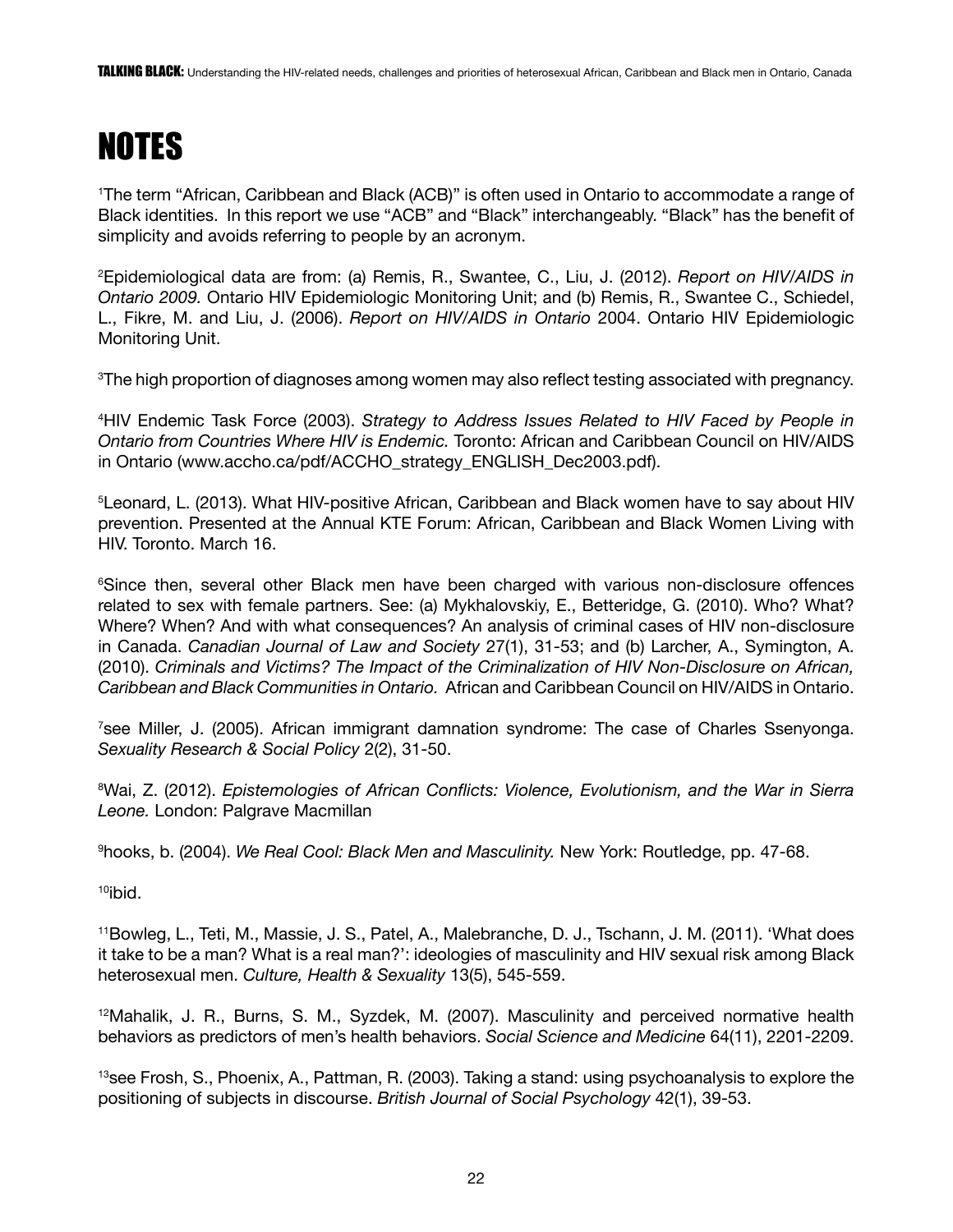<sup>14</sup>Scripts work in tandem with categories, discourses and systems of representations to provide dominant cultural frames of reference. We use the term script here interchangeably with the conceptual terms "category" and "discourse".

15see Husbands, W., Makoroka, L., Walcott, R., Adam, B., George, C., Remis, R., Rourke, S. (2013). Black gay men as sexual subjects: race, racialization and the social relations of sex among Black gay men in Toronto. *Culture, Health & Sexuality* 15(4), 434-449.

<sup>16</sup>The argument here is that men's ability to cope with vulnerability in their environment will vary depending on the individual and the nature of his social circumstance. Men don't all cope with vulnerability in the same stereotypical way.

17Williams, R. (2009). Masculinities and vulnerability: the solitary discourses and practices of African-Caribbean and White working-class fathers. *Men and Masculinities* 11(4), 441-461.

<sup>18</sup>These peculiar health-related problems include gun violence and other issues related to crime and the criminal justice system.

 $19$ That is, except the type of issues understood as peculiar health-related problems (see note above).

20The other studies are: (a) Lawson, E., Gardezi, F., Calzavara, L., Husbands, W., Myers, T., Tharao, W., and the Stigma Study Team (2006). *HIV/AIDS Stigma, Denial, Fear and Discrimination: Experiences and Responses of People from African and Caribbean Communities in Toronto*. ACCHO and the HIV Social, Behavioural and Epidemiologic Studies Unit, University of Toronto; (b) Husbands, W., Makoroka, L., George, C., Adam, B., Remis, R., Rourke, S., Beyene, J. (2010). *MaBwana: Health, Community and Vulnerability to HIV among African, Caribbean and Black Gay and Bisexual Men in Toronto*. ACCHO and ACT; and (c) Shimeles. H., Husbands, W., George, C., Fenta, H., Afzal, A., Baidoobonso, S., Mbulaheni, T. (2013). *Staying Alive: Evaluation of the "Keep it Alive!" HIV Awareness and Prevention Campaign for African, Caribbean and Black Communities in Ontario*. ACCHO.

21see Campbell, C. (2003). *'Letting Them Die': Why HIV/AIDS Programs Fail.* Oxford: International African Institute and James Currey (pp. 35-60).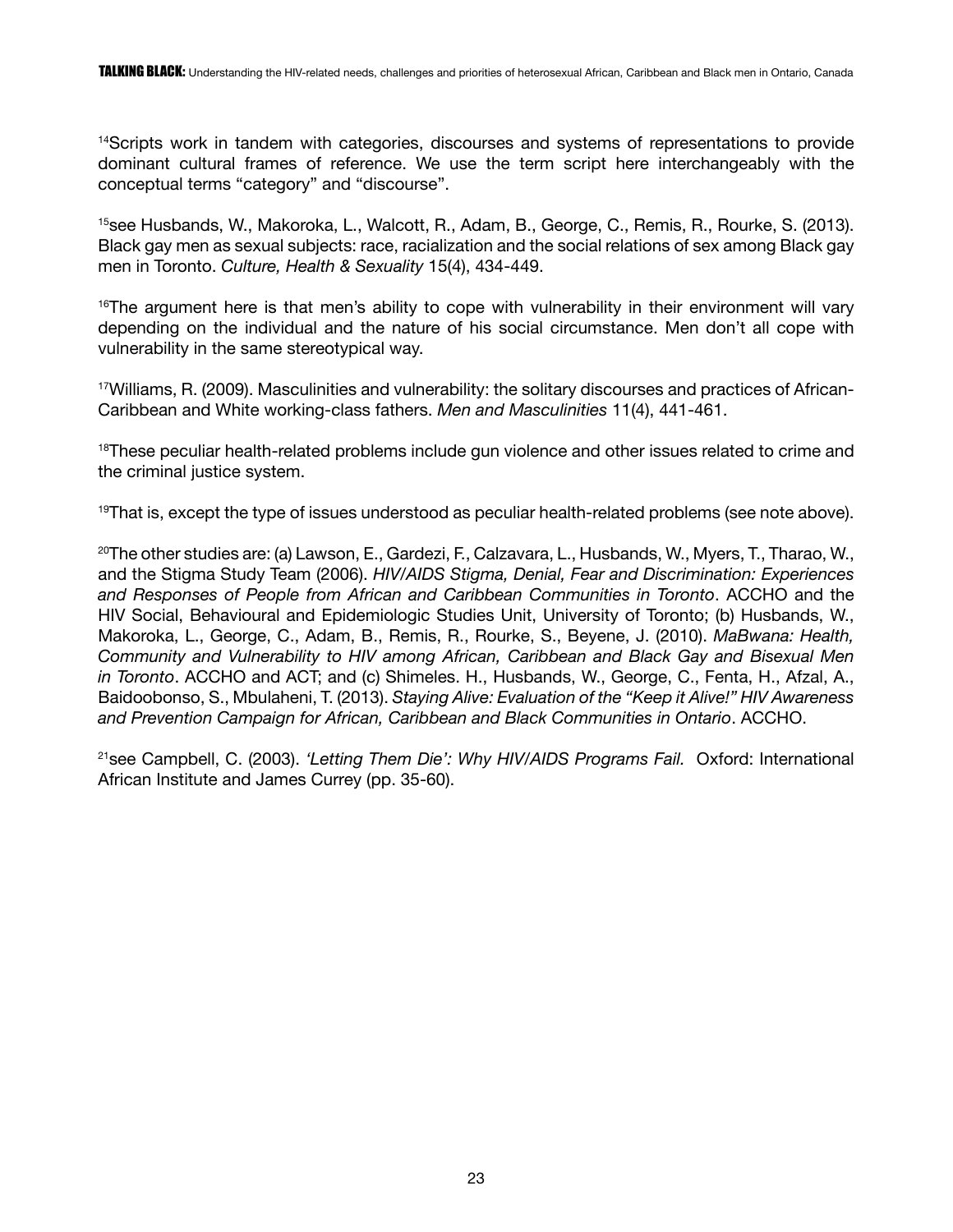TALKING BLACK: Understanding the HIV-related needs, challenges and priorities of heterosexual African, Caribbean and Black men in Ontario, Canada